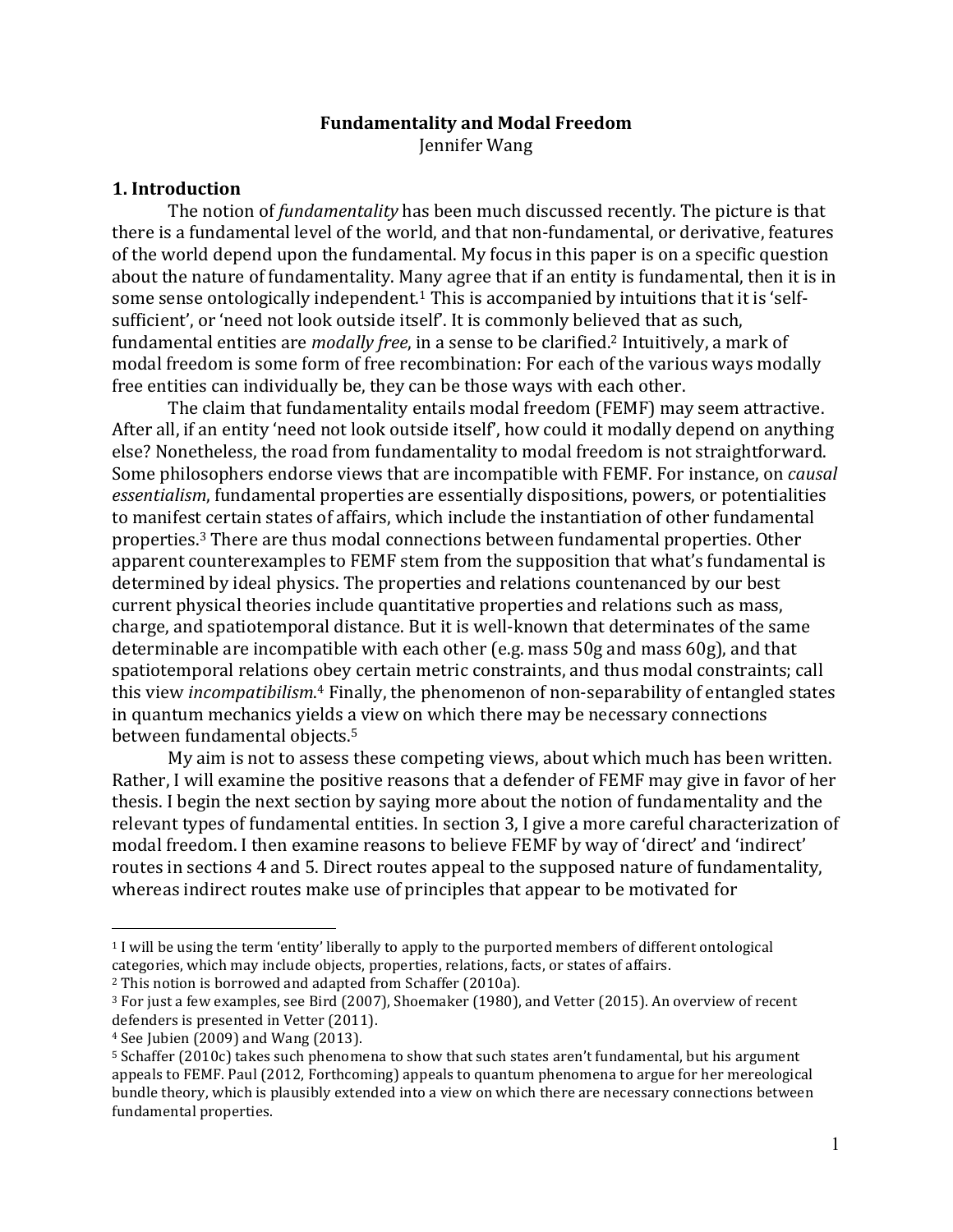independent reasons, such as Hume's dictum that there are no necessary connections between distinct existences. I argue that none of these routes provide motivation for FEMF beyond the intuitions that fundamental entities are 'self-sufficient' or 'need not look outside themselves'. In fact, as I will suggest in section 6, there are positive reasons to hold that the fundamental entities are not modally free.

#### **2. Fundamentality**

 $\overline{a}$ 

There are many different ways to understand fundamentality. Some connect the notion of fundamentality to other notions, such as grounding, truthmaking, naturalness, structure, or reality. Others take the notion of fundamentality to be primitive, conceptually basic, or otherwise undefinable. This section will be a brief overview of various options. My aim is not to endorse any particular theory of fundamentality, but to show that fundamentality-like notions figure in a range of current metaphysical debates. The reader who is already convinced of this may move on to section 3.

First, consider the notion of *grounding*, which is a notion of ontological dependence.<sup>6</sup> This notion of dependence is distinct from the notions of causal, counterfactual or modal dependence. For instance, Sonia Sotomayor grounds her singleton set, but she does not cause it to exist. Some have tried to explain the notion of grounding using other notions.<sup>7</sup> Whether or not this project eventually succeeds, many agree that grounding has certain features: It is irreflexive, asymmetric, and transitive, and there is a distinction between full and partial grounding.<sup>8</sup> A fundamental entity, on this view, is an ungrounded entity: one that does not ontologically depend on anything else.<sup>9</sup>

 $6$  For surveys on this topic, see Clark and Liggins (2012), Correia and Schneider (2012), and Trogdon (2013a). I will assume that grounding is a category-neutral relation that holds between entities. Some restrict it to facts so that, for instance, the fact that Sonia Sotomayor exists grounds the fact that her singleton exists; see Audi (2012a, 2012b)—though he denies existence facts—and Rosen (2010). Facts in this context are typically understood to be more like states of affairs, that is, objects instantiating properties and relations. Others say that grounding should be characterized as a sentential connective, as in: 'The singleton containing Sonia Sotomayor exists *because* Sonia Sotomayor exists'; see Correia (2010) and Fine (2012). The connective view is neutral on whether or not 'because' picks out a relation. Thus, one may insist that some truths hold in virtue of other truths, but deny that these may be traced to grounding relations between entities. In fact, some hold that ontological dependence and grounding come apart; see Barnes (Forthcoming). Koslicki (2013a, 2013b) connects the notion of ontological dependence to essence and substancehood.

<sup>&</sup>lt;sup>7</sup> See discussions in Bennett (2011a), deRosset (2013), and Sider (2011).

 $8$  There is disagreement about whether grounding has these features; see Barnes (Forthcoming), Donaldson (Forthcoming), Jenkins (2011), Kleinschmidt (2015), Litland (2013), Raven (2013), Rodriguez-Pereyra (Forthcoming), Schaffer (2012), and Wilson (2014b). Strictly speaking, Barnes distinguishes ontological dependence from grounding, and she takes her comments to apply to the former only. However, the cases she presents could be modified to apply to grounding, if one were so inclined. Note that partial grounding may be defined in terms of full grounding but not vice versa; see Fine (2012).

<sup>&</sup>lt;sup>9</sup> Bennett (2011b, Forthcoming) appeals to what she considers to be a broader notion, that of *building*. On her view, fundamentality is a notion of ontological independence that may be defined in terms of building, so that what is fundamental is unbuilt. Building relations include not just grounding, but also composition, constitution, set formation, realization, microbased determination, and causation. Bennett thus rejects that distinction between ontological and causal independence. Wilson (2014b) counts many of the same relations among what she calls 'small-g' grounding relations. Both deny the existence of a univocal dependence relation that is more fundamental than the individual relations.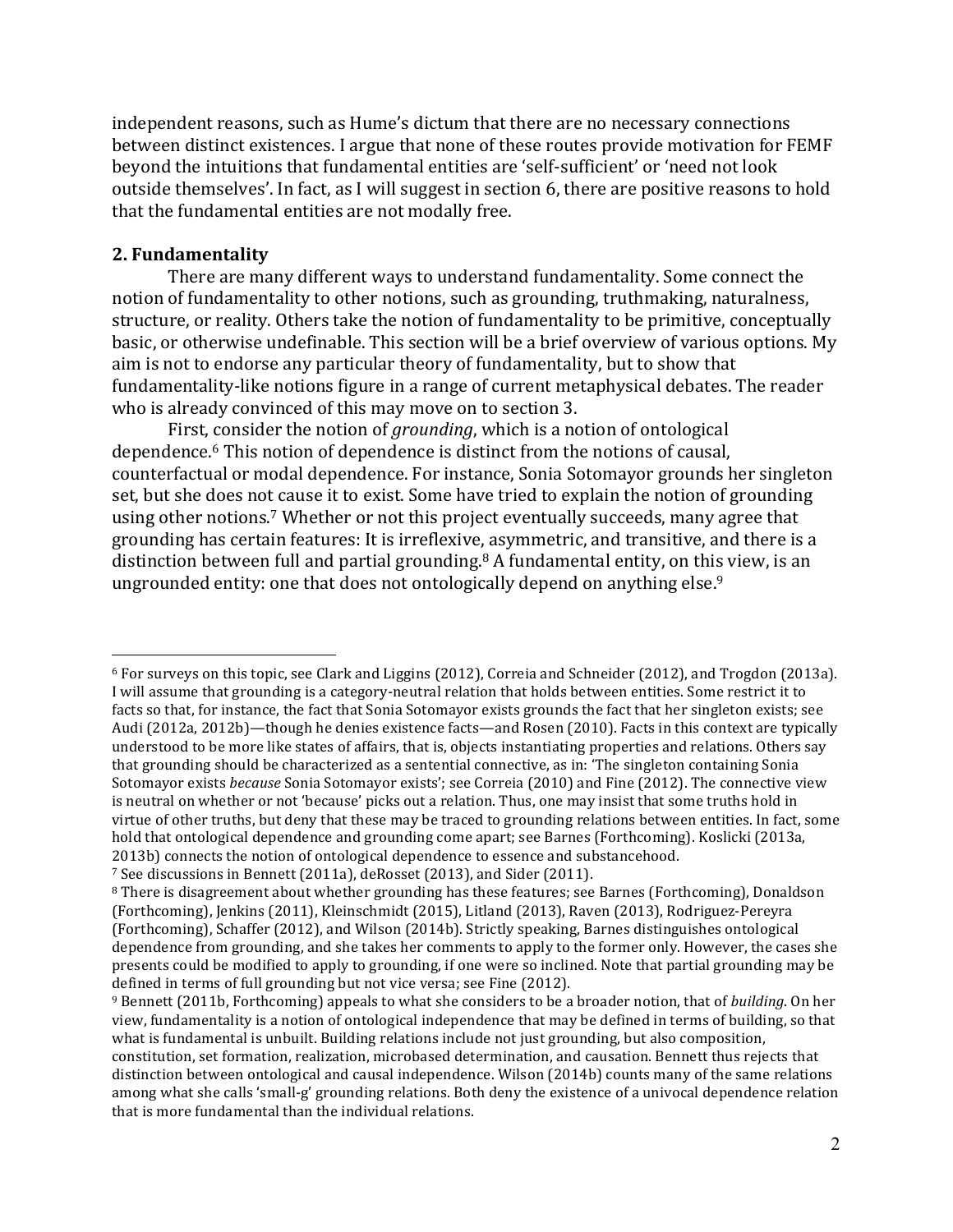Second, fundamentality may be understood in terms of *truthmaking*, a relation between truths and the entities in the world that make them true.<sup>10</sup> Truthmaking is generally agreed to be irreflexive, non-symmetric, and non-transitive. Some have explained truthmaking in terms of other notions, such as entailment, necessitation, or essence.<sup>11</sup> What matters in this discussion is the apparent connection between truthmakers and fundamentality. Arguably, the fundamental entities are those that jointly comprise the truthmakers for all truths that have truthmakers.<sup>12</sup>

Third, consider Lewis's (1983) notion of *naturalness*. Lewis holds that the property structure of the world is ordered according to more or less natural properties. At bottom, there are the *perfectly natural* properties, those that 'carve reality at the joints'. These are presumably the properties countenanced by fundamental physics. Lewis argues that we should accept the distinction between natural and unnatural properties given the theoretical work naturalness can do, including:

- $(i)$  characterizing notions such as duplication, similarity, intrinsicality, and supervenience;
- (ii) determining a supervenience basis for all other properties; and
- (iii) formulating theses concerning physicalism, simplicity, and the laws of nature.<sup>13</sup>

Sider  $(2011)$  extends the utility of the notion of naturalness by positing a primitive notion of *structure*; on his account, not only may predicates be structural, other logical particles such as quantifiers and connectives may be structural as well. While Sider theorizes in linguistic terms, structure is worldly. One may say thus say that the fundamental entities just are the perfectly natural or structural entities.<sup>14</sup>

Fourth, one might take the position that the notion of fundamentality is primitive, conceptually basic, or undefinable. Wilson  $(2014b, 26)$  suggests that there is something inappropriate about characterizing the notion of fundamentality in terms of any other notion, whether positive or negative. Fine (2001, 25-6) explicitly takes the notion of *reality* to be primitive. (Note that Fine also posits a primitive notion of *ground*, so that by 'real' he does not simply mean 'ungrounded'.) And Barnes (2012) takes *fundamental* to be primitive, as well as distinct from *ontologically independent*.

My aim in gesturing at these various notions is not to canvass the ways in which they are similar and dissimilar. A complete catalogue of the various ways philosophers have talked about fundamentality would be an interesting and worthwhile project, but is simply not feasible here. I only claim to have provided evidence that many philosophers seem to have latched on to some notion of fundamentality. Furthermore, they seem to talk

 $10$  Defenders of truthmaking include Armstrong (2004), Bigelow (1988), Cameron (2008, 2010b), Fox (1987), Lowe (2006, 2009), Mulligan, Rodriguez-Pereyra (2006b), and Mulligan, Simons and Smith (1984). See Rodriguez-Pereyra (2006a) for a survey of this topic.

<sup>&</sup>lt;sup>11</sup> See Armstrong (1997), Bigelow (1988), Fox (1987), and Lowe (2006, 2009).

<sup>12</sup> See Cameron (2008, 2010b) and Schaffer (2008).

<sup>&</sup>lt;sup>13</sup> The claim that one class of properties may play all of these different theoretical roles is challenged in Dorr and Hawthorne (2013).

 $14$  Sider himself thinks there are serious limitations to talk of structural entities rather structural ideology; see 6.3 of his book. For further discussion of naturalness, including skepticism that one such notion plays all of the naturalness roles, see Dorr and Hawthorne (2013) and Eddon (2013).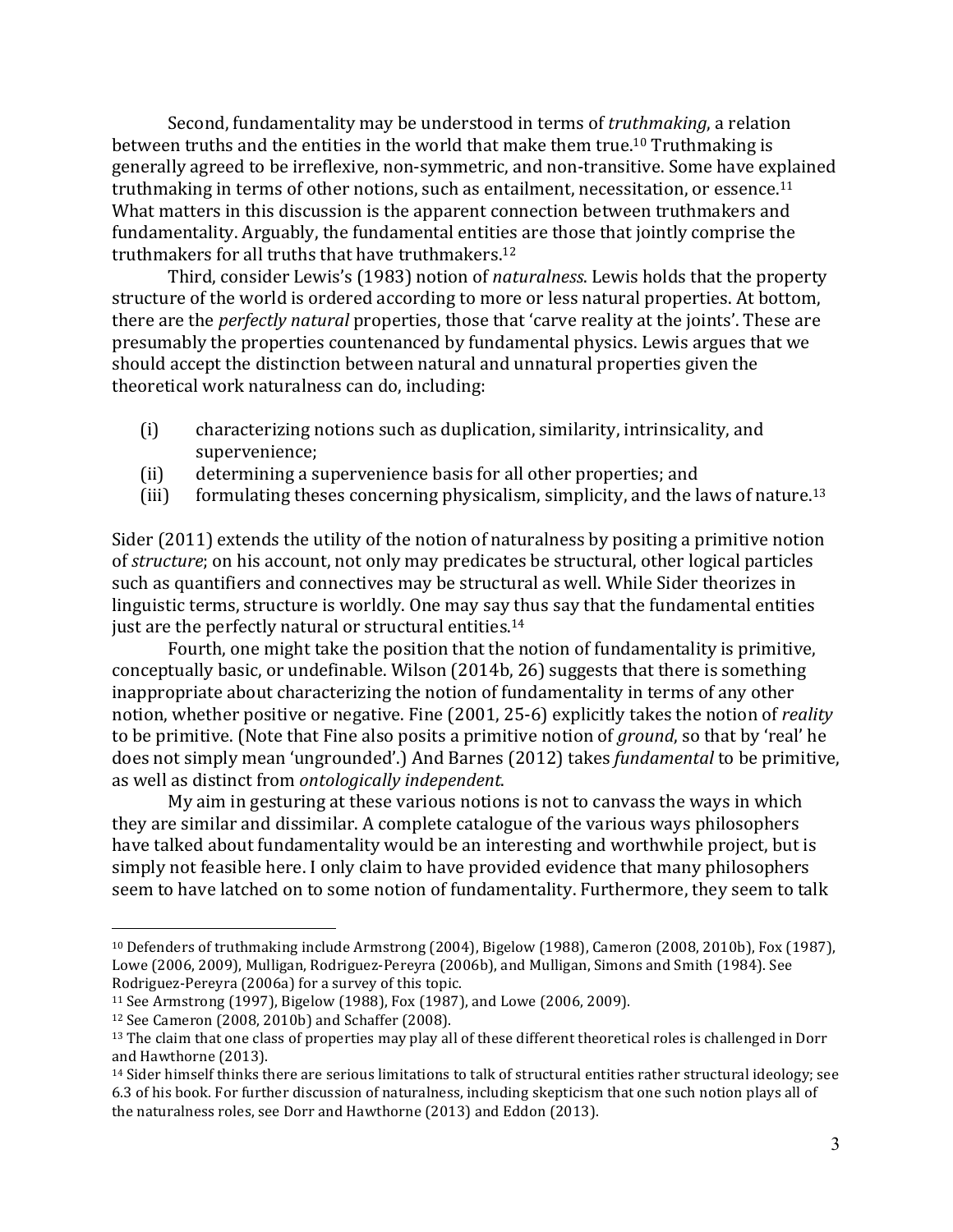about such a notion univocally, even if it is far from clear that the same fundamental entities that play, e.g., the truthmaker role also play the naturalness role.<sup>15</sup> I will thus proceed as if there is one notion of fundamentality in question.

There are various categories of entities that may be fundamental; the two I will focus on are *object* and *property* or *relation*.<sup>16</sup> Much of the discussion below applies to other candidates for fundamentality, such as *fact* or *state of affairs*. I will start by assuming that fundamentality is category-relative, so that an entity may be fundamental in its own category even if it ultimately depends on an entity in a different category.

### **3. Modal freedom**

What does it mean for a fundamental entity to be modally free? For those who work with the ideology of grounding, there is a relatively uncontroversial claim in the vicinity of FEMF, called 'necessitarianism': If x (fully) grounds y, then necessarily, if x exists then y exists.<sup>17</sup> Necessitarianism on its own does not entail FEMF; it only tells us that grounded entities are, in some sense, not modally free. But it does provide a suggestion for how to characterize modal freedom. Say that an entity x is *absolutely existentially modally free* iff it is not the case that there is some distinct entity y such that necessarily, if y exists then x exists, or necessarily, if x exists, then y exists. This principle tells us that x is modally free in some sense just in case its existence neither is necessitated by nor necessitates the existence of any other entity.

Unfortunately, absolute existential modal freedom is not the most useful notion to work with. Every entity is such that necessarily, it exists iff its singleton set exists, even though the grounding relation holds in only one direction.<sup>18</sup> From this mundane observation it follows that no entity is absolutely existentially modally free. Furthermore, this notion of freedom tells only on existential freedom, even though an entity that must instantiate a certain property under a condition involving a distinct entity also lacks modal freedom in some sense.

The relevant notion of modal freedom is not absolute, but relational. Let's turn to Schaffer (2010a)'s characterization of (the dyadic case of) modal freedom, which I will call 'Schaffer-freedom'. Two concrete objects are Schaffer-free if any way that one can be and any way the other can be is a way for them to jointly be, (i) barring co-location, and (ii) leaving the rest of the world the way it is. On what 'any way that one can be' means, Schaffer writes  $(2010a, 352)$ : ' $[Clonsider all of the intrinsic nature that a given actual$ concrete object can have, together with all of the spatiotemporal locations that it can occupy. These are the ways that this can be. Also add in the one way that it can fail to be. The result will be a list covering the *how*, *where*, and *whether* possibilities for this thing.' Notice the restriction to intrinsic properties of objects. If we allowed 'ways' to range over

 $15$  Barnes (2012) and Fine (2001) are exceptions.

<sup>&</sup>lt;sup>16</sup> I will be assuming that properties and relations are abundant, even if we may further classify them into 'sparse' and 'abundant', 'fundamental' and 'derivative', 'natural' and 'nonnatural', etc.

 $17$  This is a simplification of the principle that typically goes under this name. It is often formulated so that the grounds may be a set or plurality, and sometimes it is time-indexed. These details do not matter for this discussion. Necessitarianism is widely assumed, but see deRosset (2010) and Trogdon (2013b) for explicit defenses. For arguments against necessitarianism, see Schaffer (2010b), Schnieder (2006), and Skiles (2015).  $18$  This is basically Fine's (1994) counterexample to the converse of necessitarianism.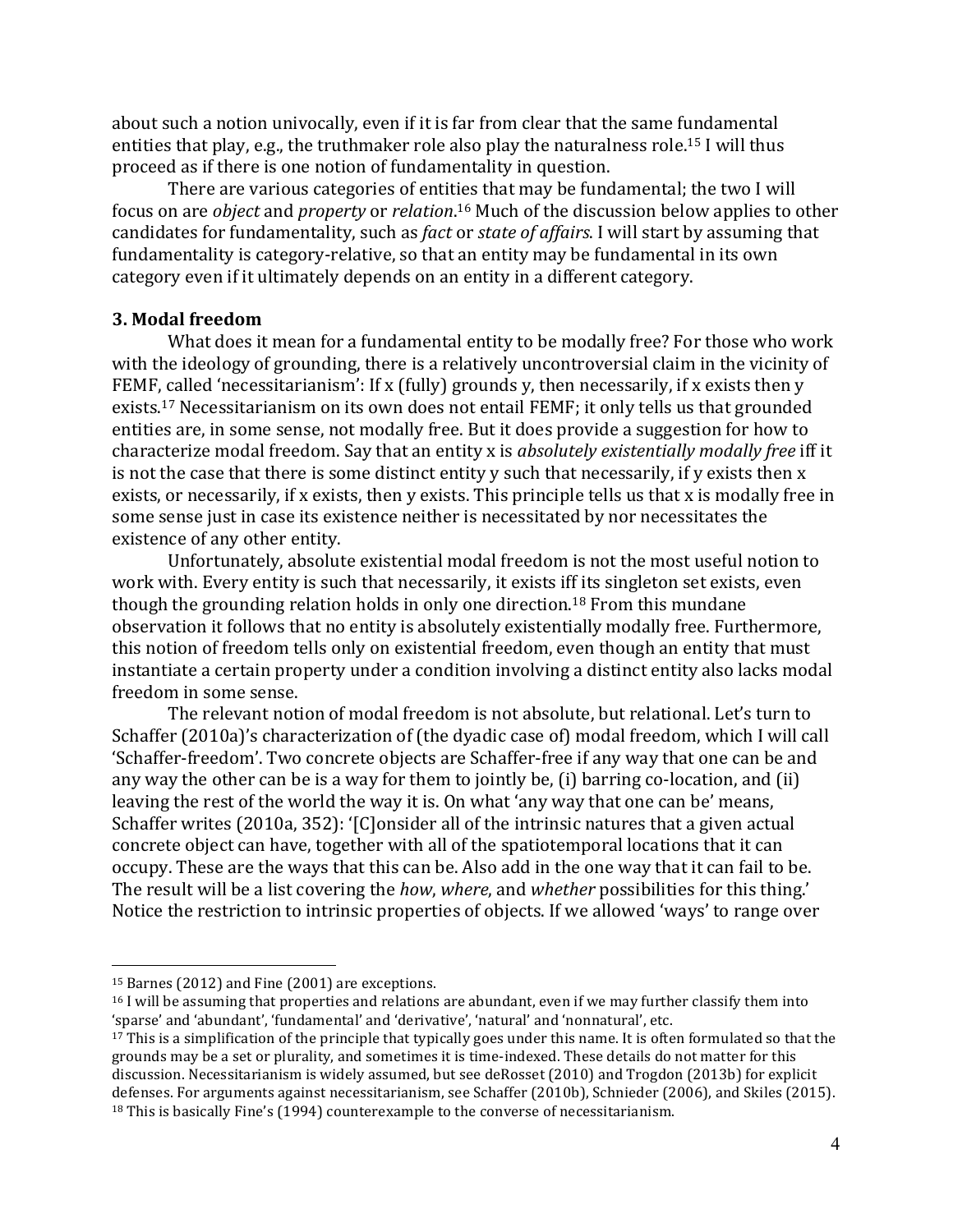extrinsic properties as well, then given that one way for an object to be is such that some other object does not exist, modal freedom would be too difficult to obtain.

The first qualification, 'barring co-location', is by Schaffer's admission already a modal constraint. Assuming that two concrete objects cannot be co-located, it would be a bad result if two entities could fail to be modally free simply because being located at region R is a way for each to be independently. The second qualification relativizes modal freedom to the rest of the universe. As Schaffer (2010a, 354) puts it: 'The intuitive idea is that if two actual concrete objects really are [Schaffer-]free of each other, then realizing their combinations should not require alterations to anything distinct. By 'the remainder of the world' I mean the concrete universe minus the sum of the two objects in question, and by 'leaving it as it is' I mean preserving its intrinsic nature and spatiotemporal location, while not adding in any alien properties or individuals.'

Schaffer is only concerned with concrete objects—fundamental or not—in the discussion in which Schaffer-freedom is invoked. In contrast, I'm interested in a notion of modal freedom that applies to other candidates for fundamentality. Furthermore, this notion of modal freedom is relative; we are only concerned with the notion of a fundamental entity's being modally free relative to some class, namely, other fundamental entities. As noted above, no fundamental entity is absolutely existentially modally free, but this is no threat to modal freedom.<sup>19</sup> I will start by assuming that modal freedom is category-relative, so that an entity may be modally free in its own category even if it is modally free of an entity of a different category. This aligns with the starting assumption of fundamentality as category-relative. Cross-category modal freedom must be addressed eventually, but category-relative fundamentality is still useful as a starting point. I will later take consider cross-category modal freedom.

First, let  $\Gamma$  be the set of fundamental objects, and let 'ways an object can be' range over the intrinsic properties that an object may have, in addition to existence or nonexistence. Following Schaffer's lead: *Γ is* modally free iff for any ways that any objects in  $\Gamma$ *can be, they may respectively be those ways.* A merely dyadic notion of freedom cannot account for cases where two fundamental properties x and y require that a third have some property in order for x and y to jointly be some way. (Schaffer himself extends his characterization to variably polyadic cases of modal freedom.) The present characterization relativizes freedom to the set of all fundamental objects. As such, the qualification 'leaving the remainder of the world as it is' must be dropped. This is because changes in the properties of fundamental objects may lead to changes in derivative objects, but this does not seem to be a problem for the modal freedom of fundamental objects. I am also ignoring the issue of co-location. I agree with Schaffer that banning co-location is already a modal constraint, and should thus not be built into the characterization of modal freedom.

Second, let  $\Gamma$  be the set of fundamental properties and relations. If we mimic the case of objects, we get this:  $\Gamma$  is modally free iff for any ways that any properties or relations in  $\Gamma$  may be, they may respectively be those ways. On this formulation, what matters are intrinsic properties of properties or relations, or their existence or nonexistence. But it is not clear that there are interesting contingent intrinsic properties of

 $19$  It worth noting that Zimmerman (Forthcoming) takes issue with Schaffer's characterization of modal freedom. Restricting our attention to fundamental entities avoids many of these issues.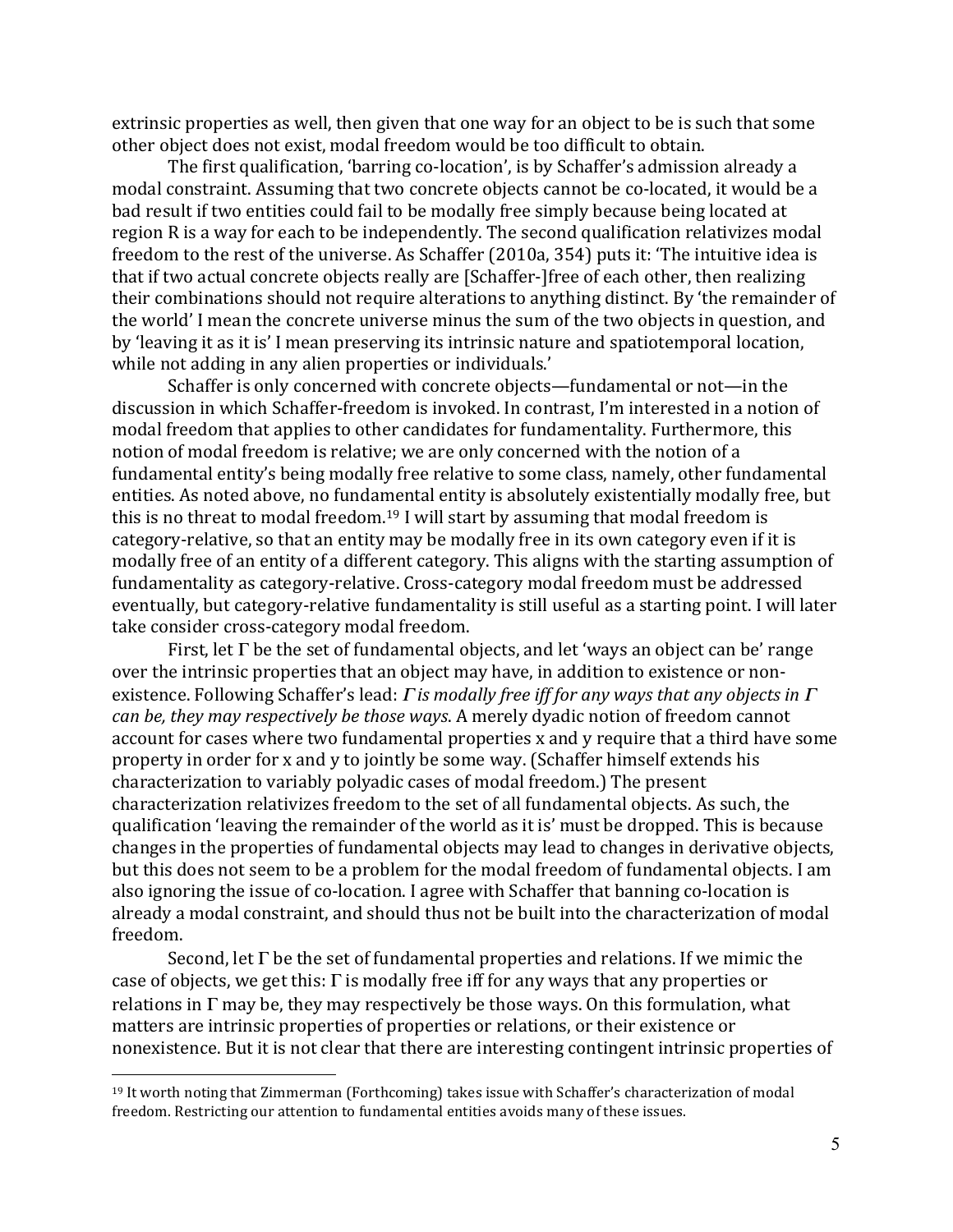properties or relations; necessary intrinsic properties, such as being a property or being a relation, must be instantiated. It may be that some properties only exist contingently, but this is a substantive and controversial philosophical thesis. In any case, the resulting notion of modal freedom, even if satisfied by the fundamental properties and relations, is still somewhat boring. (Similar difficulties apply to the principle for objects if one believes in fundamental abstract objects.) When it comes to properties or relations, their more interesting features are extrinsic, i.e. how they're intantiated. So a better principle for properties and relations is this: *Γ* is modally free iff any pattern of instantiation of the *properties or relations in*  $\Gamma$  *is possible*. This avoids the issue with co-location since properties may co-exist in the same object. And for similar reasons as in the objects case, it avoids the issue of the 'remainder of the world'.<sup>20</sup>

Many fundamentality theorists seem to have intuitions that support FEMF. Some endorsements are explicit. For instance, Schaffer (2010c, 40) writes, '[A] plurality of entities is freely recombinable if and only if any combination of ways that each entity can be individually is a way that the plurality can be collectively. If entities are metaphysically independent, then they should be modally unconstrained in combination.<sup>'21</sup> Other endorsements are less explicit. Many accept a principle of free recombination that takes their fundamental entities as elements of recombination. For instance, Lewis's (1986) perfectly natural properties obey a principle of recombination over points of spacetime. And Armstrong (1989) is sympathetic to a notion of independence for his sparse universals, even if he doesn't entirely commit to FEMF. In any case, he writes approvingly of Wittgenstein's (1921/1961) freely recombinable atomic states of affairs. There are also fundamentality theorists who do not discuss the question, or are outright committed to rejecting FEMF. (See section 6.) But it is clear that FEMF is widely endorsed, if not universally accepted, and is worthy of careful examination.

#### **4. Direct routes to FEMF**

In this section, I consider direct routes to FEMF. The goal will be to examine reasons in favor of FEMF that stem from the supposed nature of fundamental entities.

### **4.1 The intuitions**

 $\overline{a}$ 

As noted, many theorists seem to endorse FEMF on the basis of the intuition that whatever is fundamental is 'self-sufficient', or 'need not look outside itself'. The appeal to intuitions can be a useful first step in theorizing about a metaphysical notion, for intuitions may clarify what work a notion is intended to do. However, these intuitions do not decisively yield FEMF. If fundamentality is a notion of ontological independence, then the intuition that fundamental entities are in some sense self-sufficient is unsurprising. But it is not clear what else follows from this claim. A self-sufficient person can take care of her own basic needs without the interference of others. A self-sufficient homestead contains its own

 $20$  These formulations of modal freedom—for objects and for properties and relations—are independent of each other. I am inclined to think that the characterization of modal freedom for properties and relations is the one that generalizes to other candidates for fundamental categories of entities, e.g. facts or states of affairs. This is because the intrinsic properties of these entities don't appear to be modally malleable. In contrast, the intrinsic properties of objects are, unless one accepts something like mereologically essentialism in the case of concrete objects.

 $21$  See also Bennett (2011a, Forthcoming) and Schaffer (2003, 2010a).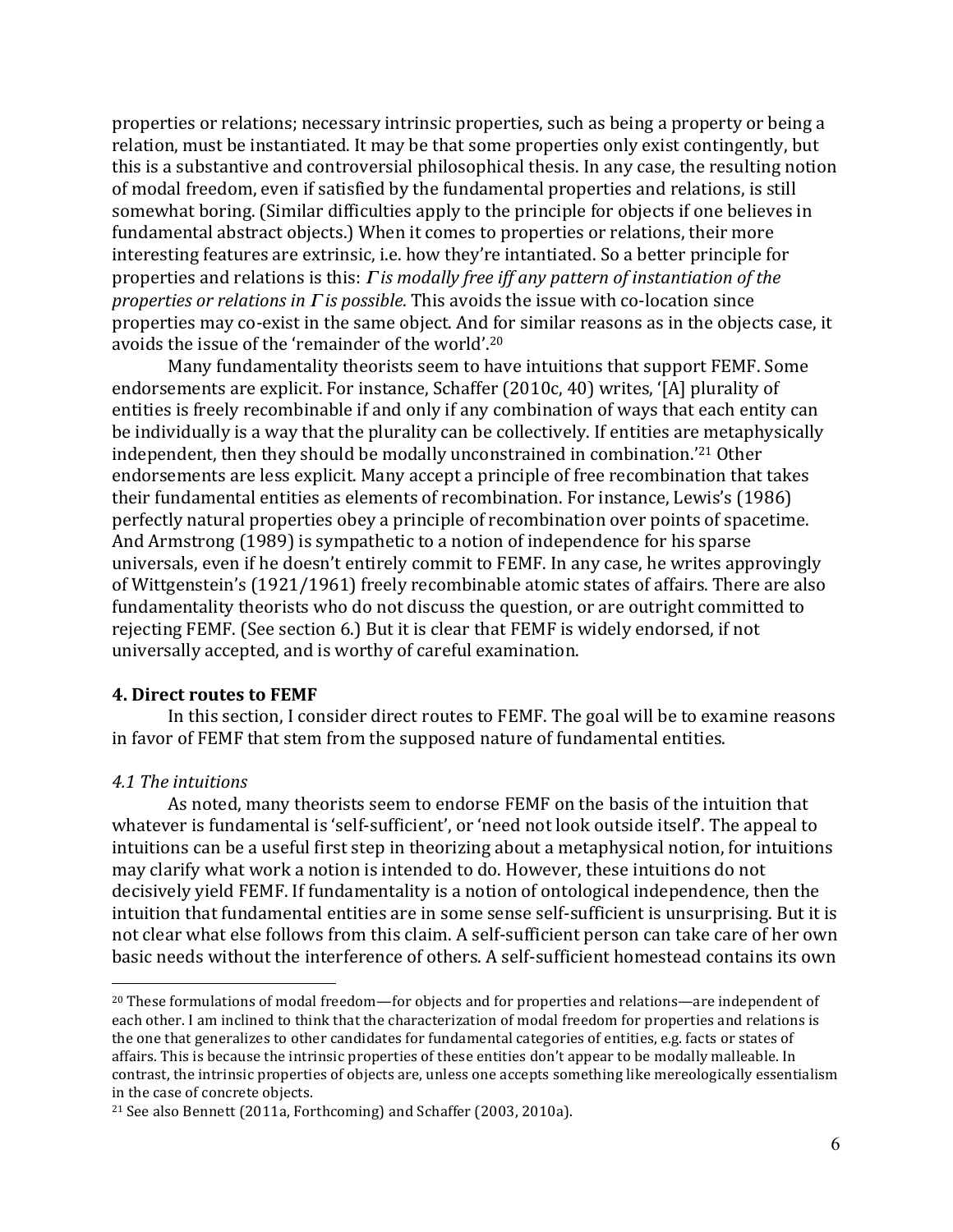source of production for its main needs, such as food, energy, and household materials. A self-sufficient economy does not require external trade. There is a common theme of freedom from external influences in these examples. But this kind of freedom is already contained in the notion of ontological independence in the case of fundamental entities. And crucially, ontological independence is not modal independence. After all, the theories of fundamentality discussed in section 2 are stated without the assumption of FEMF.

If the intuition that what's fundamental is 'self-sufficient' supports FEMF, then it should at least be acknowledged that this is mere intuition. But there remains a problem. The intuitions that underlie FEMF are undermined given the possibility of fundamental entities of different categories. The restriction in the characterization of modal freedom to different categories of entity is already a constraint. If fundamental properties and relations 'need not look outside themselves', and fundamental objects 'need not look outside themselves', then they should be free to coexist with each other in any combination. But this is not the case. Objects can only instantiate properties and relations, and indeed cannot exist without instantiating properties or relations. Likewise, properties and relations can only be instantiated by objects.

Of course, I have not yet articulated a category-neutral principle for FEMF that such cases violate. This task is not straightforward. I arrived at the principles for objects and for properties and relations in part by considering how they are thought to interact with each other. Objects have properties and stand in relations, and these in turn are instantiated by objects. Other candidates for categories of fundamental entities may require their own principles depending on the ways that they may be. Suppose, for instance, that there are fundamental states of affairs. States of affairs may be said to have objects, properties, or relations as constituents. So perhaps a way for a state of affairs to be is for it to have suchand-such objects, properties, or relations as constituents, and perhaps it is contingent whether it exists. However, it does not seem like the resulting principle is plausible: where  $\Gamma$  is the class of fundamental states of affairs,  $\Gamma$  is modally free iff for any ways that any states of affairs in  $\Gamma$  can be, they can respectively be those ways. This is not plausible because fundamental states of affairs that share constituents arguably are not modally free of each other. The prospects seem dim for a category-neutral principle for defenders of FEMF.

But this does not mean that the problem of cross-category modal freedom disappears. In fact, that the principles are hard to formulate is evidence that we have deeply entrenched views about how entities from different ontological categories must relate to each other. Although it is conceivable, in the abstract, that there are distinct fundamental ontological categories such that the entities in each stand in only trivial relations to each other (e.g. co-existence), the categories actually invoked are not like this. I thus reiterate: if 'self-sufficiency' truly is the motivation for FEMF, then the FEMF theorist should say that there is at most one category of fundamental entities.

One may deny that there are fundamental entities of different categories by endorsing a one-category ontology. For instance, one may endorse a 'properties-first' view, on which facts about objects are reducible to facts about distributions of properties and relations.<sup>22</sup> Alternatively, one may endorse an 'objects-first' ontology, perhaps accepting a version of nominalism about properties and relations. I do not object to such views *per se*.

 $22$  For discussion in the fundamentality literature, see Dasgupta (2009) and Paul (2012, Forthcoming).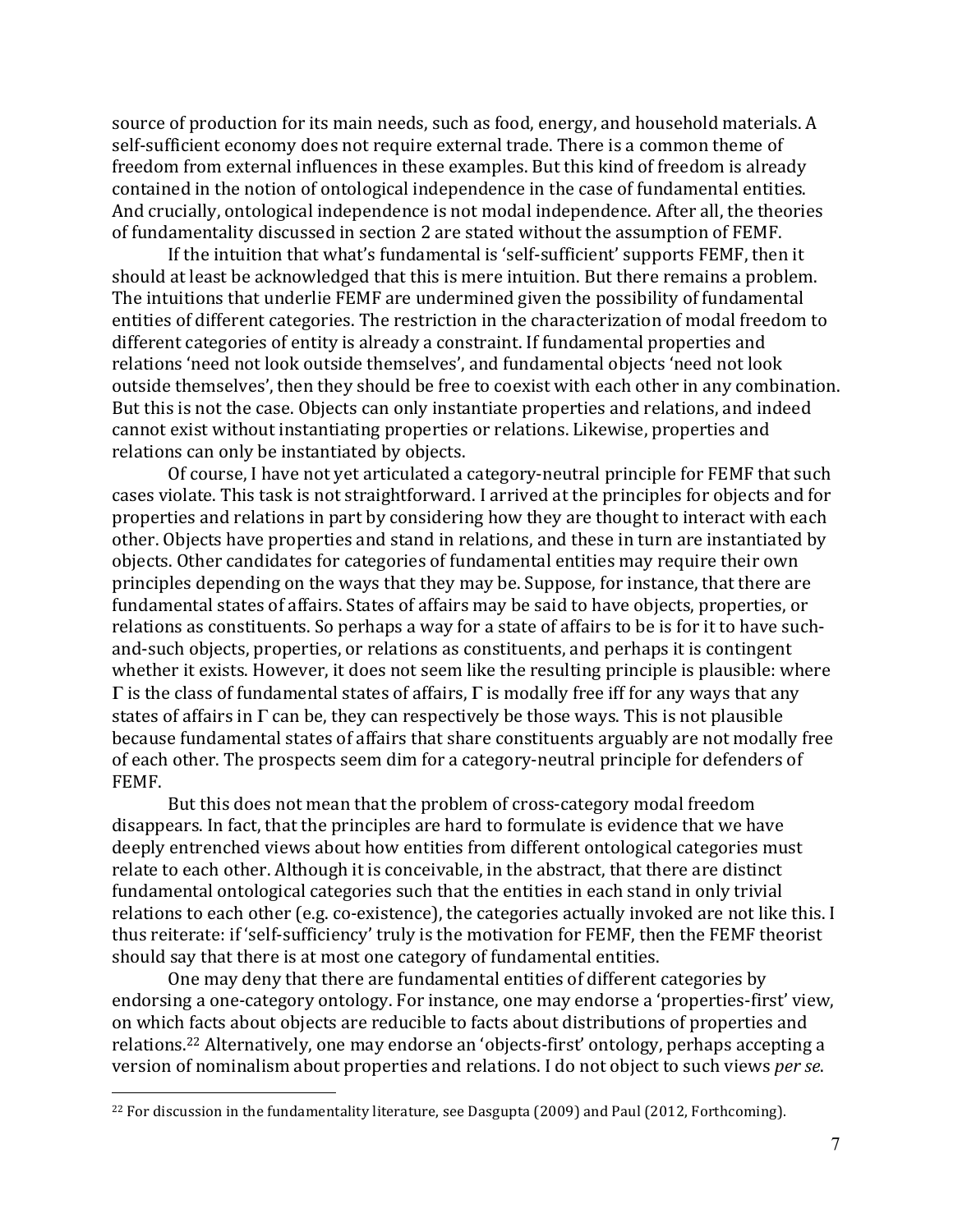However, such views involve commitments not yet undertaken by many fundamentality theorists.

## *4.2 The explanatory independence of the fundamental*

In any case, the first route to FEMF is no more than mere intuition. Can the defender of FEMF provide reasons based on more substantive considerations about the nature of fundamentality? Here's a second route to FEMF that appeals to the connection between ontological independence and a distinctively metaphysical form of explanation. The reasoning goes something like this: Fundamentality is a sort of explanatory independence. So if x is fundamental, then the explanation for its existence must not require anything extrinsic to x.

But this alone doesn't show that FEMF is true. After all, we've merely put the claim that x is fundamental another way. When we say that the explanation of x's existence does not require anything extrinsic to x, we are merely saying that nothing outside of x contributes to the metaphysical explanation of its existence. This does not entail that x's existence does not necessitate the existence of anything else, nor that nothing else necessitates x's existence. The above considerations about fundamental entities of different types may provide an example of how there could be necessary connections between fundamental entities that are nonetheless explanatorily independent, as one may insist that the existence of fundamental objects is not explained by the existence of fundamental properties, nor vice versa.<sup>23</sup>

## **5. Indirect routes**

In this section, I examine indirect routes to FEMF, those on which FEMF follows from the application of a principle that appears to be independently motivated.

# *5.1 Hume's dictum*

 $\overline{a}$ 

The main 'indirect' route proceeds via Hume's dictum, a principle endorsed by many independently of discussion of FEMF. Hume's dictum is typically formulated like so: There are no necessary connections between distinct existents.<sup>24</sup> Though it is inspired by Hume, the various contemporary formulations do not aim to be faithful to Hume himself. For instance, even though Hume was discussing necessary connections in the context of causation, contemporary formulations typically do not limit themselves in this way. The variety of necessity in question is metaphysical, rather than causal, physical, deontic, conceptual, or some other variety.

If there are no necessary connections between distinct existents, then any way an existent can be is (with minor qualifications) compossible with any way a distinct existent can be. And if fundamental entities are distinct existents, then it seems like there's a fairly straightforward route from Hume's dictum to FEMF. However, Hume's dictum is unclear as formulated. For one thing, what is an existent? I will alongside others simply interpret 'existent' as 'entity'. But one may think Hume's dictum applies to only some subclass of entities one believes in, such as concrete objects.

 $23$  In any case, I suspect that the connection between modality and explanation requires much closer examination in order for this route to FEMF to get off the ground. A good starting place is Kment (2014).  $24$  For thorough examination of Hume's dictum in recent literature, see Wilson (2010, 2014a, 2015).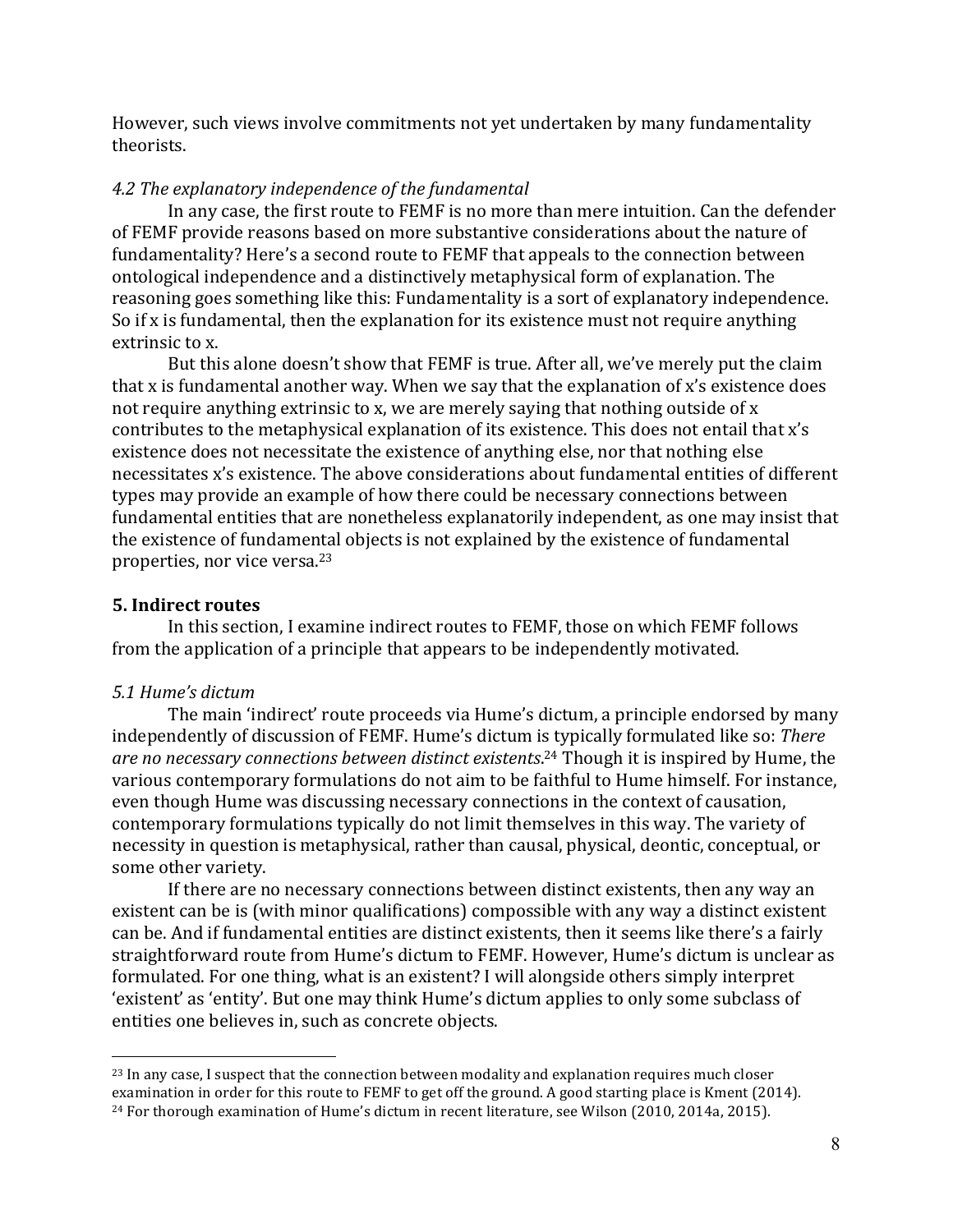A second issue is that it is not clear what is meant by 'necessary connections'. There appear to be trivial necessary connections between distinct objects. For instance, many accept the necessity of identity and distinctness, which state, respectively, that any object is necessarily identical to itself (so any two objects are necessarily such that each is selfidentical), and any two distinct objects are necessarily non-identical. DeRosset (2009) suggests that we distinguish between *necessary relations* like these, and *necessary connections*, though he does not offer a criterion whereby to distinguish them. He (158) writes, 'Difficult as this distinction is to explain clearly, it is as indispensable as it is intuitively compelling.' I don't know if this is right. But it seems sensible to stipulate that objects x and y are necessarily connected if some intrinsic property that one instantiates has modal implications for the intrinsic properties that the other instantiates. This aligns the modal independence invoked in Hume's dictum with our notion of modal freedom for objects. Adjustments may be made for the case of properties and relations.

A third issue is that it is not clear what is meant by 'distinct'. A straightforward interpretation is that the sense of distinctness in question is numerical distinctness, e.g. there are no necessary connections between numerically distinct entities. Unfortunately, this leaves us with an implausible principle. Take a bicycle and one of its parts, like its chain. The bicycle is numerically distinct from its chain, but the bicycle (construed as a mereological sum, at least) cannot exist without the chain. So this interpretation of Hume's dictum is false. Many say instead that Hume's dictum does not apply to two entities unless they are 'wholly distinct'. Let's consider some candidate interpretations of 'wholly distinct'.

Here's one option available to those who work with the ideology of grounding. Let 'wholly distinct' mean 'grounding distinct', where two entities x and y are grounding distinct iff it is not the case that (i) x (partially) grounds y, (ii) y (partially) grounds x, or (iii) x and y share a common (partial) ground.<sup>25</sup> Thus:

Grounding distinctness: Entities are wholly distinct just in case they are grounding distinct.

One may believe that the Eiffel Tower and the Washington Monument are each nonfundamental entities, but are grounding distinct. In this case, Hume's dictum would say that there are no necessary connections between the Eiffel Tower and the Washington Monument. This interpretation straightforwardly entails FEMF.

Next, Wilson (2010) suggests these two interpretations:

Spatiotemporal distinctness: Entities are wholly distinct just in case they do not spatiotemporally overlap.

Mereological distinctness: Entities are wholly distinct just in case they do not share a mereological part.

These are each plausible candidates for 'wholly distinct'.<sup>26</sup>

 $25$  This is the notion of distinctness invoked in Ismael and Schaffer (Forthcoming).

 $^{26}$  Note that Wilson herself does not argue that Hume's dictum leads to FEMF. See Wilson (2012).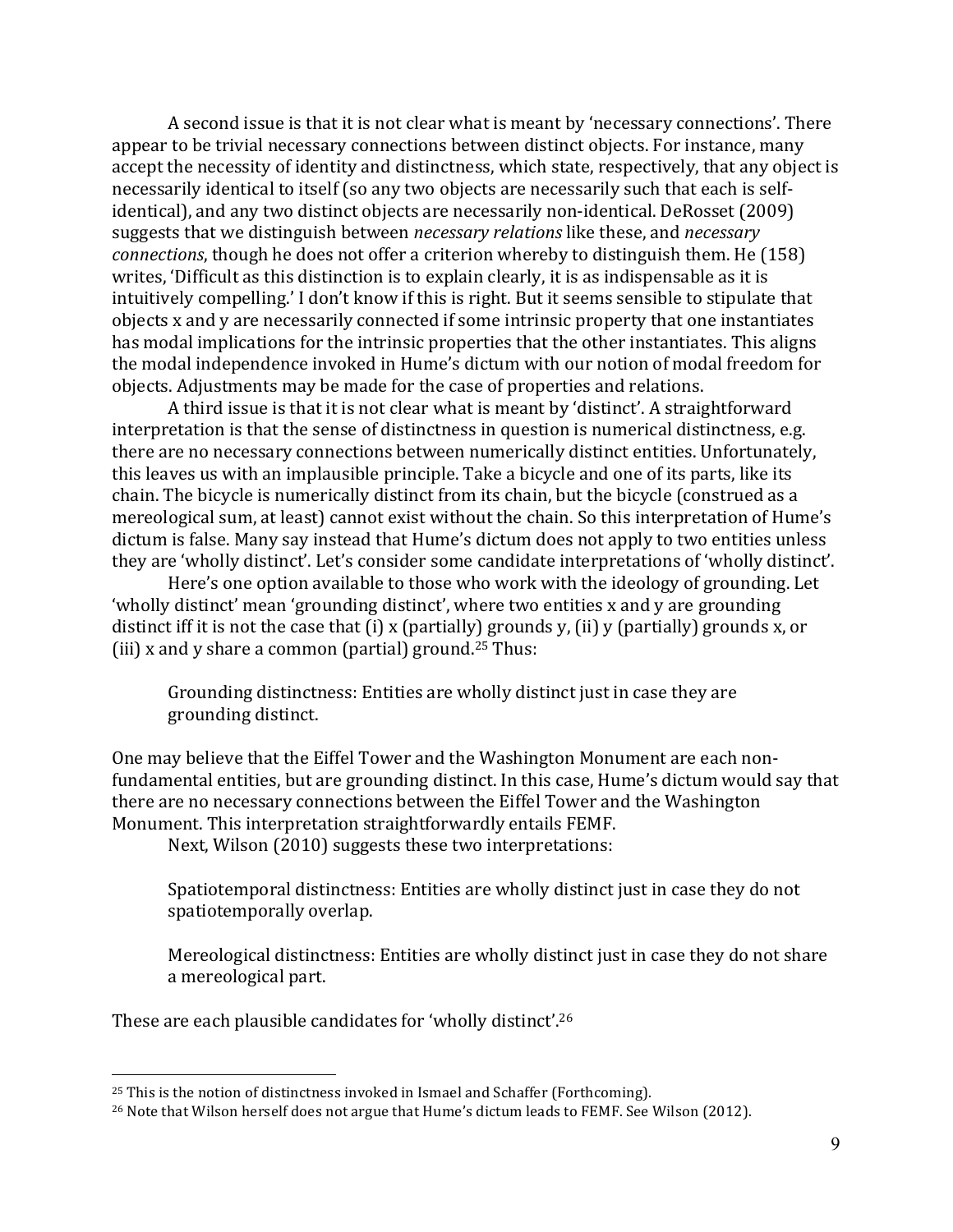Finally, consider deRosset  $(2009, 158)$  on the question: 'I will say that two things are wholly distinct if they are not merely numerically distinct, but also "distinct existents" in the intended sense. For instance, sets and their members, sums and their parts, and ordinary physical things and their physical parts provide examples of numerically but not wholly distinct individuals.' To this list, Wilson (2010) adds members of natural kinds and their essential intrinsic properties, and mental states and the physical states that realize them. These examples all invoke varieties of what may be called 'constitutional' relations (which include mereological relations as well). So let's also add:

Constitutional distinctness: Entities are wholly distinct just in case they do not stand in constitutional relations to each other.

With these interpretations in mind, does Hume's dictum provide reason to believe FEMF? As mentioned above, given certain assumptions, the first on its various interpretations entails the second—so in this sense, yes. But my question is more specific. Can one who is antecedently neutral on FEMF use Hume's dictum to justify it? If the truth of an interpretation of Hume's dictum relies on the same intuitions that underlie belief in FEMF—e.g. the intuitions of 'self-sufficiency', or that the entities in question 'need not look outside themselves'—then this version of Hume's dictum is not an independent source of belief in FEMF. For each candidate interpretation of distinctness, there are two questions to consider: (1) are the fundamental objects and properties/relations distinct in this sense?; and (2) is the resulting interpretation of Hume's dictum independently motivated?

First, consider grounding distinctness. It is trivial that any two fundamental entities are grounding distinct, since fundamental entities are ungrounded. Hence the first question is easily answered. But the resulting interpretation of Hume's dictum does not seem independently motivated. The intuition behind the belief that there are no necessary connections between grounding distinct entities might be this: If two entities are grounding-distinct, then they neither ground each other nor share a common ground, so they 'have nothing to do with each other'. In that sense, while they may not be 'selfsufficient' *simpliciter*, neither requires the other.

Second, consider mereological distinctness, and specifically the case of fundamental objects. Are these mereologically distinct, and is the resulting interpretation of Hume's dictum independently motivated? One may reason as so: If two objects overlap, then they share a part, and it is reasonable to believe that whatever fundamentality structure of the world, things with parts are not fundamental. Schaffer himself rejects this view—on his 'priority monism', the most fundamental concrete object is the entire universe, the cosmos as a whole. But even on priority monism, the one fundamental object does not mereologically overlap with any other fundamental object.

I conjecture that the resulting interpretation of Hume's dictum still comes down to mere intuition. Why believe that there are no necessary connections between mereologically distinct objects? Perhaps one has the intuition that mereologically distinct objects 'have nothing to do with each other'. This appeals to the same intuitions invoked in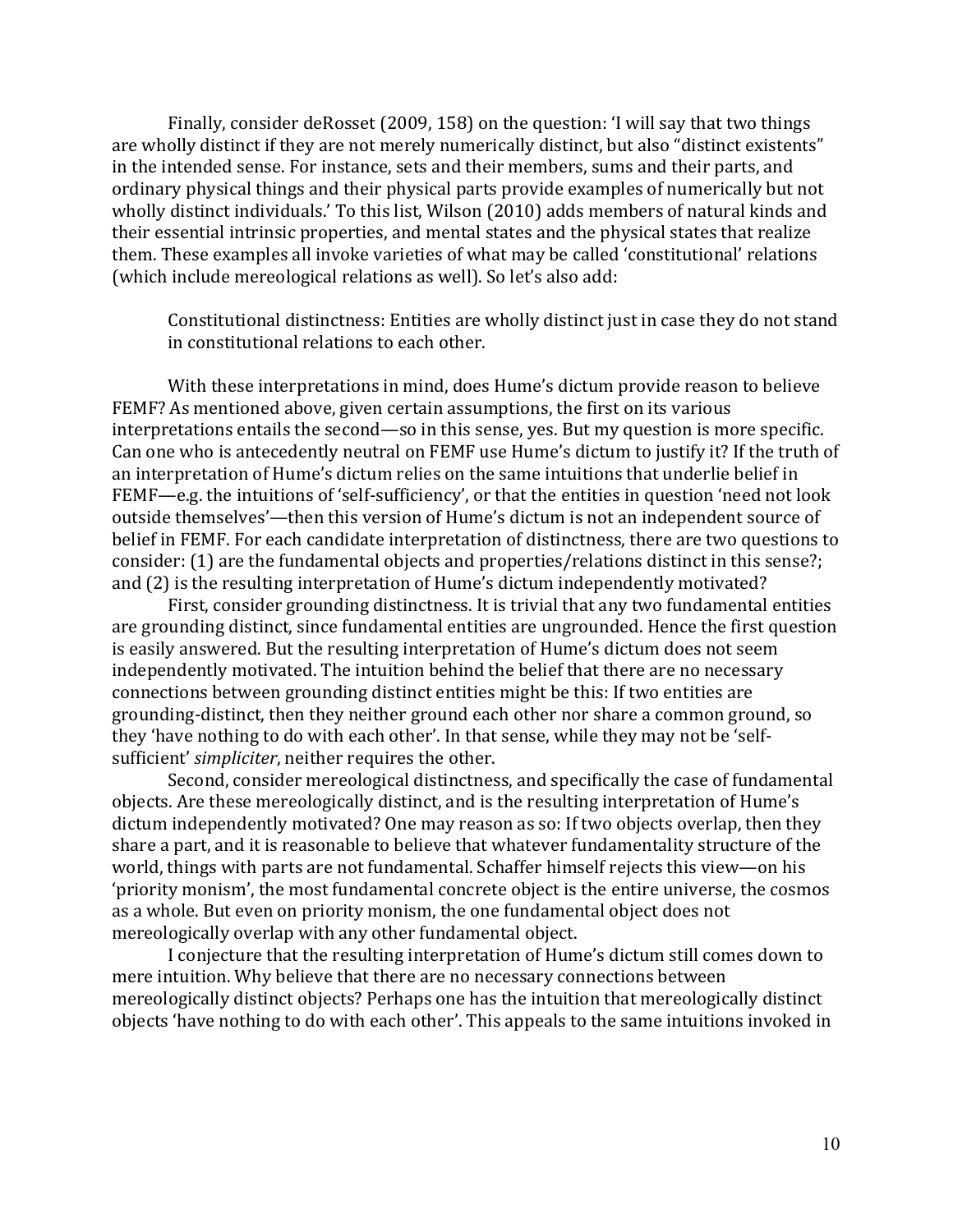grounding distinctness, and as suggested above, in FEMF. So this interpretation of Hume's dictum is not independently motivated either.<sup>27</sup>

Now consider the case of fundamental properties and relations. Are these mereologically distinct, and is the resulting interpretation of Hume's dictum independently motivated? There is an extra complication in this case, which is that it seems to assume that there are mereological relations between properties. Perhaps one does endorse this view, believing for instance that the property of being red has the property of being maroon as a part. One may then think that the fundamental properties and relations must be mereologically distinct. But the resulting interpretation of Hume's dictum relies on the same intuitions as FEMF, as discussed above. On the other hand, if one believes that all properties and relations are mereologically distinct—perhaps because they are not mereologically related, period—then on the resulting interpretation of Hume's dictum, *all* properties are modally free of each other, including the property of being red and the property of being maroon. This seems to be the wrong result.

Third, consider spatiotemporal distinctness, and the case of objects. It is not clear that fundamental objects must be spatiotemporally distinct—for if there are such things as extended simples, it may well be that they are fundamental, yet spatiotemporally coincide. One may reject this possibility; but even so, the resulting interpretation of Hume's dictum relies on the same intuitions as FEMF. For why believe it, unless one has the intuition that spatiotemporally distinct objects 'have nothing to do with each other'?

Consider next the case of properties and relations. Are they spatiotemporally distinct, and is the resulting interpretation of Hume's dictum independently motivated? Suppose one believes that properties and relations may have spatiotemporal location, perhaps because they are immanent universals or tropes. In this case, it is implausible that the fundamental properties and relations must be distinct—after all, an object can instantiate more than one property, and stand in multiple relations to other objects. There is no reason to suppose that there is a special restriction when it comes to the fundamental. On the other hand, suppose one denies that properties and relations may have spatiotemporal location. But then a similar problem arises as in the case of mereological distinctness. All properties and relations turn out to be spatiotemporally distinct, including the property of red and the property of maroon, which makes the resulting interpretation of Hume's dictum false.

Finally, consider constitutional distinctness. As this version of Hume's dictum is more general than the previous two, it inherits their problems. Worse, it is not clear that so-called 'constitutional' relations form a similarity class at all. Wilson's (2010) view of what counts as a constitution relation invokes the notion of ontological dependence. For her, constitutional relations are simply those relations that hold between entities that are not wholly distinct. This notion of distinctness does not shed light on what it means for two entities to be wholly distinct.

#### *5.2 Humean supervenience*

<sup>&</sup>lt;sup>27</sup> Part of Lewis's view is that when it comes to concreta, mereologically distinct objects may be freely recombined. This is one of the basic tenets of his metaphysical views. One of Lewis's own complaints about necessary connections between distinct existences is that he finds them 'unintelligible'; see Lewis (1983, 366; 1986a, 181).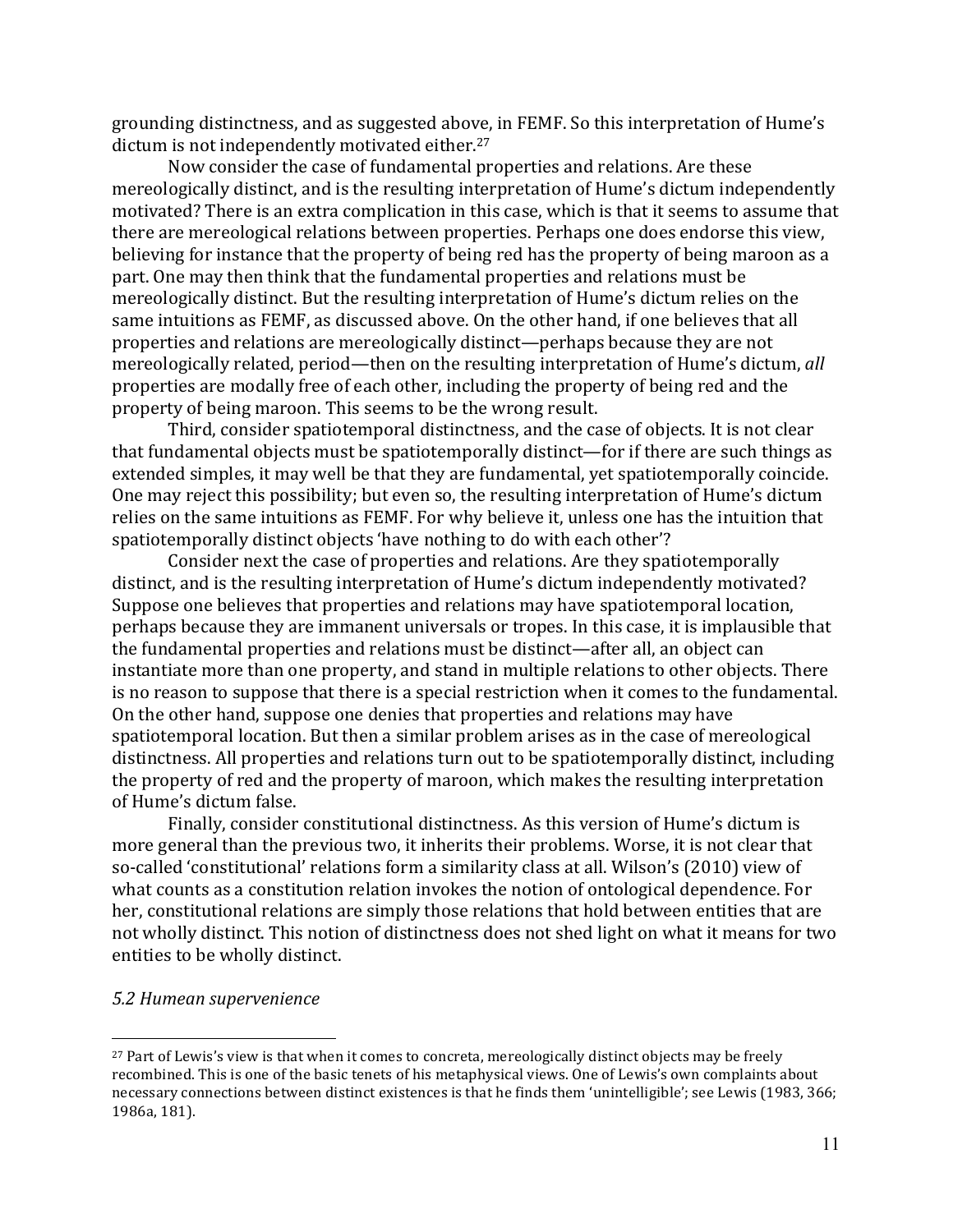Here is another route to FEMF. One might be motivated by a desire to reduce the world to its intrinsic properties. Such a person might have Lewisian intuitions that all global matters of fact may be explained by local matters of fact. Lewis (1986b, ix-x) himself writes:

Humean supervenience is named in honor of the greater denier of necessary connections. It is the doctrine that all there is to the world is a vast mosaic of local matters of particular fact, just one little thing and then another ... We have geometry: a system of external relations of spatiotemporal distance between points. Maybe points of spacetime itself, maybe point-sized bits of matter or aether or fields, maybe both. And at those points we have local qualities: perfectly natural intrinsic properties which need nothing bigger than a point at which to be instantiated. For short: we have an arrangement of qualities. And that is all. There is no difference without difference in the arrangement of qualities. All else supervenes on that.

As this characterization concerns only properties and relations, let's set aside the case of fundamental objects. Let's also grant the viability of Humean supervenience. Part of the doctrine of Humean supervenience is that all contingent facts about a world supervene on the pattern of instantiation of the perfectly natural properties over point-sized objects, along with their spatiotemporal relations. Another part is that all (actual) perfectly natural properties are intrinsic.<sup>28</sup> The important part, for our discussion, is a modal claim: Any pattern of instantiation of the perfectly natural properties over point-sized objects, along with their spatiotemporal relations, is possible.

It is not clear that the notions of fundamentality and perfect naturalness coincide. While Lewis sometimes uses the term 'fundamental', he does not seem to mean 'ontologically independent'; rather, it seems to be just another way to say 'perfectly natural'. Perfectly natural properties play different theoretical roles when it comes to topics in metaphysics such as similarity, duplication, intrinsicality, physicalism, and the laws of nature. A case can be made that one of these roles is to be ontologically independent. But it is controversial whether these roles are jointly satisfiable.<sup>29</sup>

The defender of FEMF may avoid these difficulties by modifying Lewis's characterization of Humean supervenience so that it invokes fundamental properties rather than perfectly natural properties (even if they ultimately coincide). She may say that all fundamental properties are intrinsic, perhaps by saying that this is just part of the nature of fundamentality. The idea is then that any pattern of instantiation of fundamental properties over point-sized objects, along with their spatiotemporal relations, is possible.

We still need to get from here to FEMF: Any pattern of instantiation of the fundamental properties and relations is possible. Plausibly, fundamental properties are only instantiated by point-sized objects. Let's grant that this is not a problem. But the defender of FEMF must say something about fundamental relations. Relations are typically

 $28$  See Lewis (1983, 357); Robinson (1993) holds that fundamental physical properties are paradigmatically intrinsic.

 $^{29}$  See Dorr and Hawthorne (2013) and Weatherson (2013). Weatherson (2006) argues that there must be non-fundamental perfectly natural properties.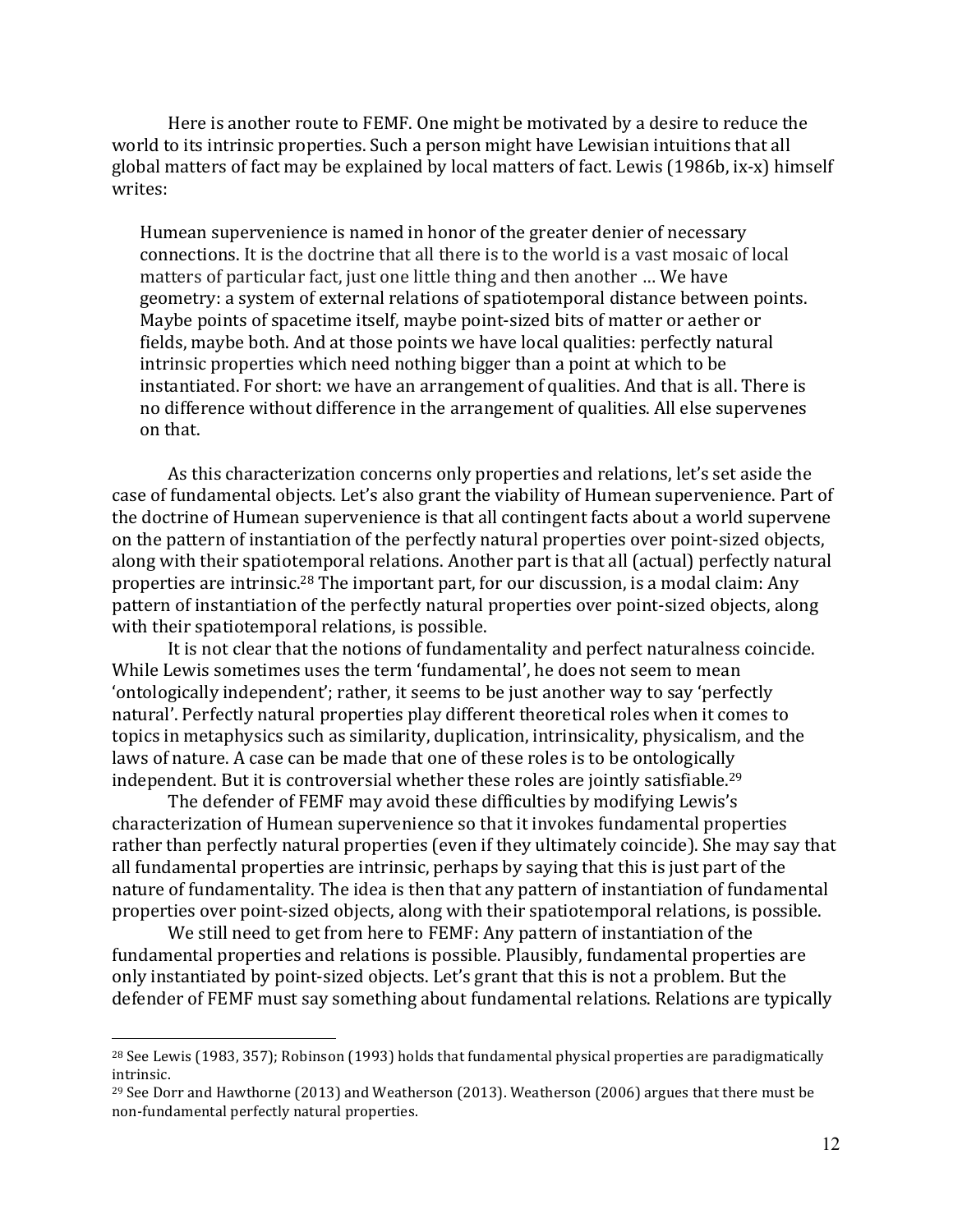classified as *internal* or *external*, where a relation is internal just in case it supervenes on the intrinsic properties of its relata, and otherwise external. The defender of FEMF ought to deny the possibility of fundamental internal relations. After all, an internal relation depends on its relata. If she is to admit fundamental relations at all, they must be external. Lewis himself admits spatiotemporal relations, which are paradigmatically external relations, and builds them into his characterization of Humean supervenience. He is free to say that spatiotemporal relations are perfectly natural without requiring them to be modally free of the perfectly natural properties. But spatiotemporal relations—and other cases of external fundamental relations, if there are any—are problematic for the defender of FEMF. For if spatiotemporal relations are treated separately in the characterization of Humean supervenience, then we cannot get from Humean supervenience to FEMF.<sup>30</sup>

Here is one final point. On the assumption that Humean supervenience is true, it entails FEMF only if there are no fundamental relations. But even if there are no fundamental relations, the defender of FEMF has not identified an *independently motivated* indirect route to FEMF. Wilson (2015, 141) points out Humean supervenience is not too far from Hume's dictum:

The question becomes more pressing upon recognizing that Lewis's specification of the fundamental properties as "intrinsic" doesn't suffice to rule out [necessary connections between wholly distinct entities], though he often speaks as though it does. For a property may be intrinsic, in that its instantiation does not require the existence or instantiation of any other objects or properties … and yet still be "modally loaded," in that, for example, the property is necessarily such that when instanced *in certain circumstances*, it (its instance) brings about certain effects. What then prevents the "intrinsic" fundamental physical properties in Lewis's supervenience base from standing in various necessary connections to other (actually or possibly instanced) properties?

This observation shows that the motivation for FEMF based on a fondness for Humean supervenience should really be assimilated into the discussion of Hume's dictum as a motivation for FEMF. And if the arguments of the last section are correct, this means that Humean supervenience does not provide an independent motivation for FEMF.

#### 5.3 The inductive argument

 $\overline{a}$ 

A third route to FEMF appeals to a certain explanatory asymmetry between fundamental and derivative entities, and may be framed as an inductive argument. Consider cases where it's clear that two things are necessarily connected. A region of spacetime is necessarily connected to any region contained in it. Necessarily, Sonia Sotomayor exists iff her singleton exists. We may look to examples of the types of entities that are constitutionally related for further examples of necessarily connected entities: sums and their parts, members of natural kinds and their essential intrinsic properties,

<sup>30</sup> Michael Della Rocca has pointed out to me that the defender of FEMF might simply accept external relations among her fundamental entities. I agree that this is an available move. But I deny that the most plausible candidates for fundamental relations recombine nicely with the most plausible candidates for fundamental properties.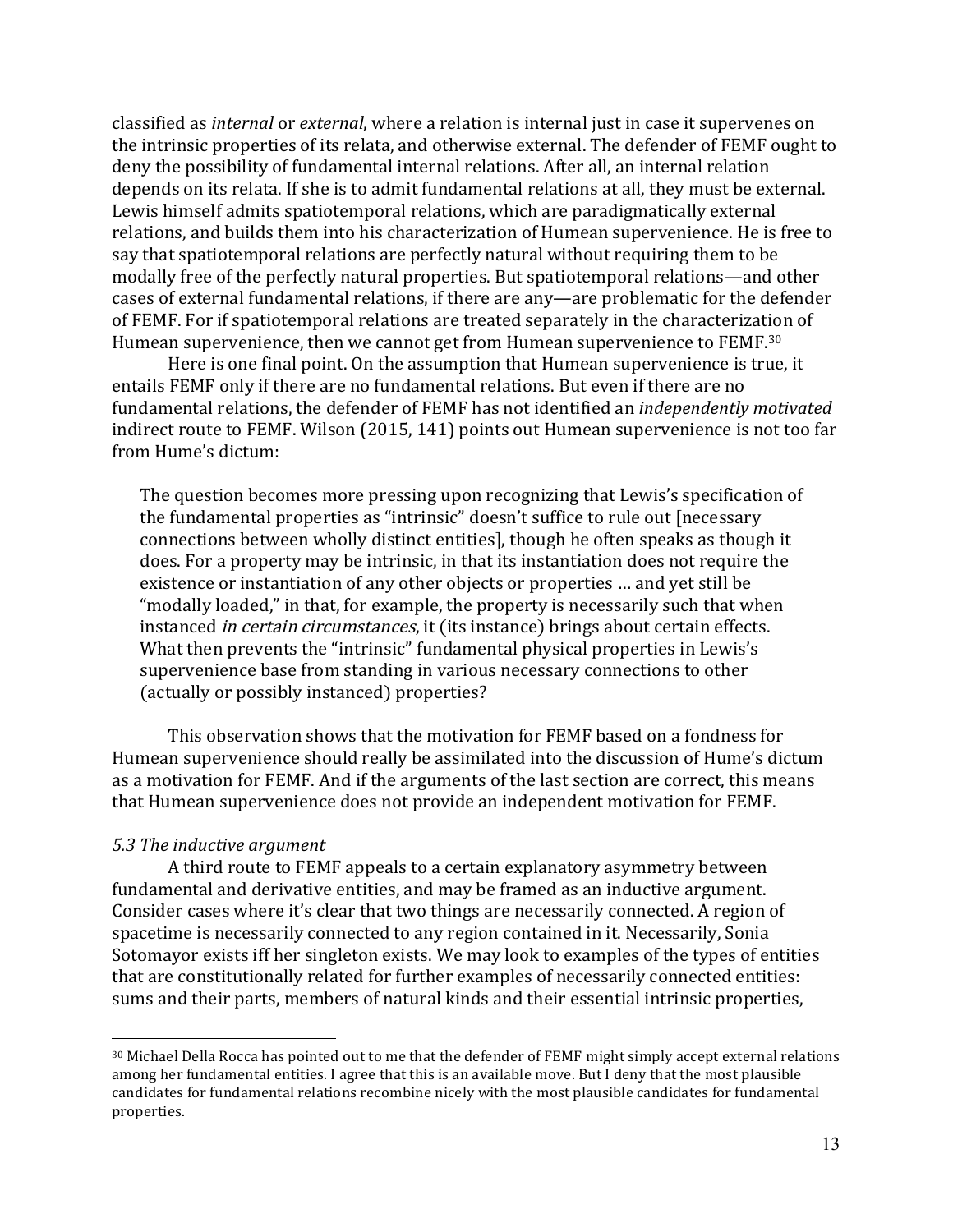mental states and their physical realizers. These are cases where one entity is ontologically dependent on another. This suggests an inductive generalization to the conclusion that all cases of necessary connections between distinct entities involve cases where one is ontologically dependent upon another. $31$ 

The pull of these cases is strong—*if* these are the only sorts of cases we look at. But consider the views that reject FEMF mentioned in section 1. The causal essentialist thinks there are fundamental properties that stand in necessary causal connections to each other, and the incompatibilist thinks there are fundamental properties that are necessarily incompatible with each other. Another view mentioned holds that there are necessary connections between fundamental particles in an entangled state. We ought not to exclude this evidence outright in order to make the inductive argument work.<sup>32</sup>

## *5.4 All-things-considered theoretical virtue*

 $\overline{a}$ 

It may be that neither Hume's dictum nor Humean supervenience provide an independent reason to believe FEMF. But we should not give up on them; they may figure in a different indirect route to FEMF. This route is suggested by Wilson (2015, 155):

[A]t the end of the day there is one other consideration that might lead us to endorse HD, as presupposed by Lewis's account of combinatorialism. While, as I've here tried to show, Lewis's account of combinatorialism has its problems, other accounts also have their problems. And even if on this specific issue Lewis's account, and associated appeal to HD, does not come out ahead, it might be that *all things* considered Lewis's overall framework motivates HD, as presupposed not just in his account of the space of metaphysical modality but moreover, as we have seen, as presupposed in nearly every important aspect of his systematic philosophy. And so far as the end game of deciding which systematic philosophy is the best, Lewis's views are very much still in the running.

Wilson is talking about Hume's dictum specifically, but her strategy may be extended to FEMF. This is a broad methodological maxim that many philosophers follow: The best theory is that which fares best overall with respect to the theoretical virtues. These may include conservatism, modesty, simplicity, generality, and refutability, as articulated in Ouine (1970).

This strategy is arguably the most promising for the defender of FEMF. If FEMF cannot be independently motivated by direct means, then perhaps it can be motivated by its place in the best metaphysical theory. I have no argument against such a strategy *per se*. But I do think that appealing to theoretical virtue is a mere signal that there may be a problem at the end of the day, and does not justify the rejection of views that violate FEMF.

 $31$  Thanks to Ross Cameron for suggesting an inductive argument, and see Cameron (2010a).

 $32$  There is a thorough discussion in Wilson (2015) of the strategy of justifying Hume's dictum by inference to the best explanation. This is a related kind of inductive argument, where the basic idea is that Hume's dictum is justified by its utility in Lewis's combinatorial theory of possibility. Wilson argues that this combinatorial principle undergenerates the space of possibilities, and that the possible fixes are either unprincipled, result in extensional inadequacy, or violate Lewis's reductive ambitions.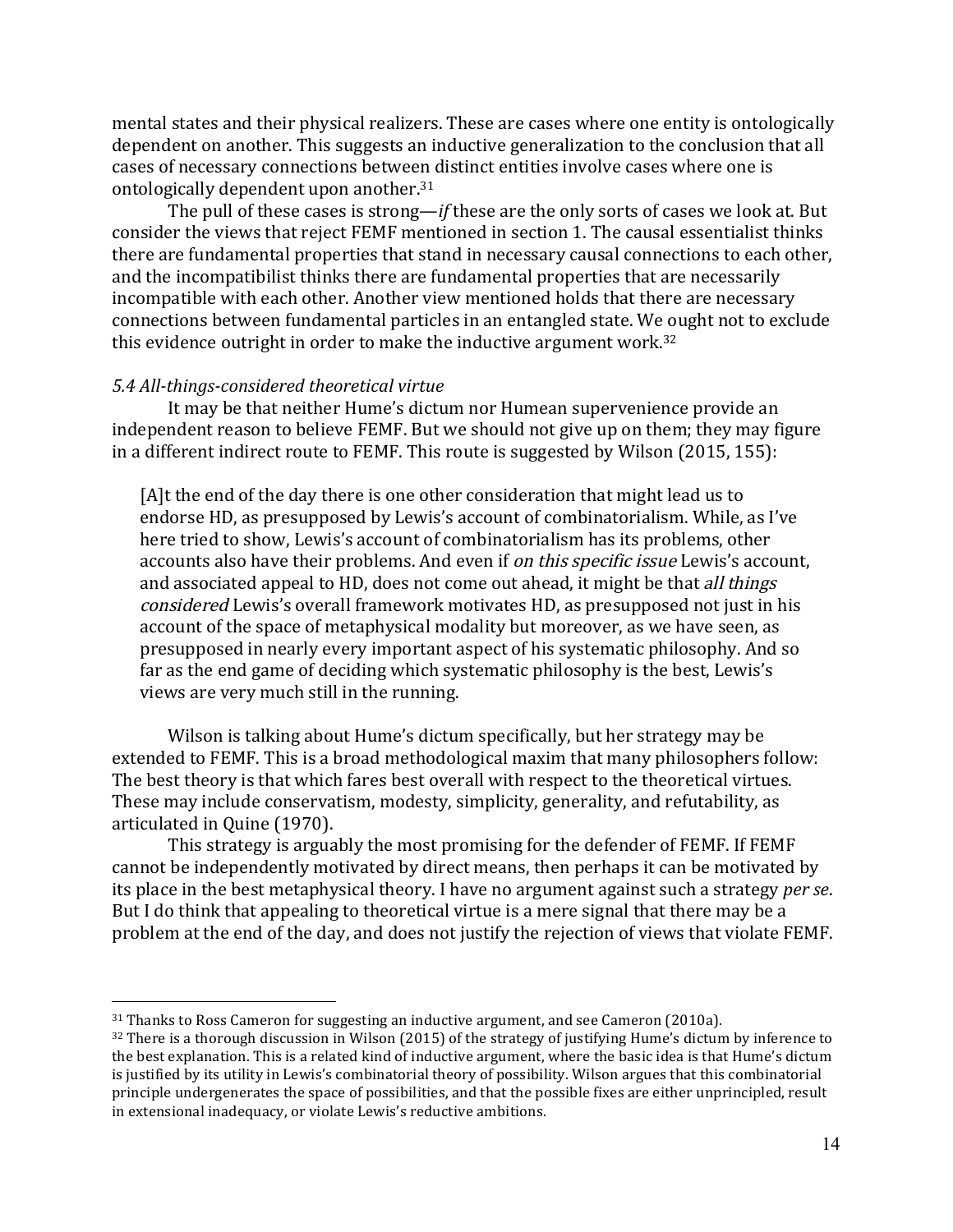The weighing of theoretical virtues is a tremendously complicated project, and as far as I know, no one on either side of FEMF has actually carried it out.<sup>33</sup>

This is not to say that appeals to theoretical virtue cannot be used to support less ambitious claims. Lewis (1986) appeals to simplicity when he argues that certain rival views are problematically committed to primitive modality. *All other things equal*, if a rival view is committed to primitive modality that his view can do without, then his view is to be preferred. This is a far cry from the claim that primitive modality should be avoided at all costs. Some costs are too high. After all, it is a common refrain that Lewis's modal realism should be rejected for its ontological extravagance, despite its promise of ideological simplicity.

#### **6. Starting points**

I have argued that the direct and indirect routes to FEMF do not provide independent motivation for FEMF. While this is not a refutation of the thesis, it shows that FEMF is currently not well motivated. This is a problem for those who appeal to FEMF in the course of their arguments. Schaffer  $(2010a)$  explicitly uses FEMF as a premise in his argument for priority monism, the view that the whole (concrete) universe is more fundamental than its parts. Bennett (Forthcoming) invokes FEMF in an argument against the possibility of genuinely indeterministic *building*, where her building relation takes us from the fundamental to the nonfundamental. $34$  And those who invoke the ideology of naturalness typically hold that the perfectly natural properties form a *minimal* supervenience base, so that no perfectly natural properties supervene on any others.<sup>35</sup> This may be construed as an endorsement of FEMF, for supervenience is a modal notion.

The defender of FEMF may regard my arguments above as irrelevant, for she may think that no sensible defender of FEMF thinks there are good independent reasons to adopt FEMF anyway. She may point out that we must all accept certain starting points in metaphysical theorizing. I would thus like to end by considering the question of starting points in metaphysical theorizing. This is not a topic on which I have a settled opinion. It is a tremendously difficult question. And I am happy to acknowledge because metaphysicians must start somewhere, some may reasonably find themselves starting with FEMF. What I have tried to do in this paper is show that, on reflection, the positive reasons for FEMF are either themselves problematic, or come down to mere intuition. And if it is mere intuition, then it is not clear that FEMF is a better starting point than others. This is all I mean to have shown—the remainder of this section is merely suggestive.

First of all, not all fundamentality theorists endorse FEMF. Sider's (2011) structural entities, which include predicates and quantifiers, must fit together in certain ways. Wilson (2012) allows both fundamental determinables and determinates, and these must be related to each other in certain ways. And Fine's (2001) real propositions may stand in grounding relations to each other. There is conceptual space between ontological independence and modal independence, according to many. I think that this separation is valuable and should be preserved.

<sup>33</sup> Perhaps those who hold 'systematic' views that have broad scope across philosophical topics are closest.  $34$  In fact, FEMF is invoked in a number of places in Bennett (Forthcoming). See for instance her section 6.2, 7.2, and 8.2.3.

 $35$  Eddon (2009) argues against this thesis.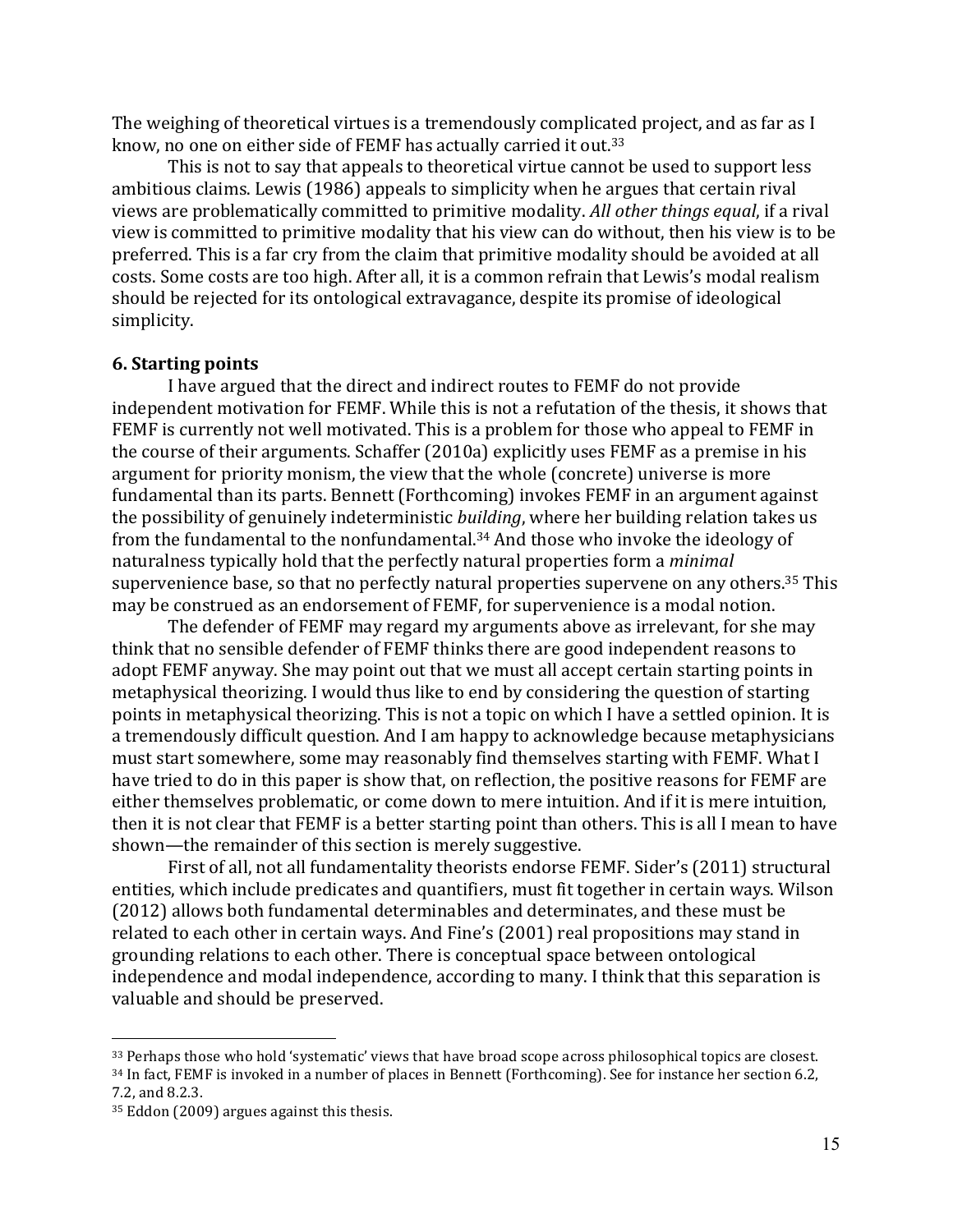Second, starting with FEMF closes too many doors. One may be led to a view incompatible with  $FEMF$ —such as those mentioned in section  $1$ —by following a general strategy of looking to physics to provide one's fundamental ontology. This strategy just happens to result in the view that there are fundamental entities that are determinates of the same determinate, or essentially causal, etc. FEMF rules out such views from the start. We ought not accept a thesis that from the start rules out views that result from the methodology of looking to physics to provide one's fundamental ontology. This is a *prima facie* reason to reject FEMF.

The same point can be made using historical examples. For instance, the notion of substance in the history of western philosophy is arguably a notion of fundamentality.<sup>36</sup> Yet FEMF seems to be incompatible many of these views, for many hold that the existence of finite substances is modally dependent upon the existence of God. For another example, it is arguably the case that for Plato, the Form of the Good is fundamental, yet there are necessary connections between Good and the other Forms.<sup>37</sup> In contrast, Democritus's atoms arguably form the basis of a combinatorial theory of possibility. These atoms have only what are called 'primary qualities' in the seventeenth century: size, shape, position, solidity, etc.<sup>38</sup> There is a rich history behind us, and it should be properly assessed in the context of our contemporary debates about fundamentality and related notions.

\* Many thanks to Elizabeth Barnes, Ross Cameron, Michael Della Rocca, Tom Donaldson, Nina Emery, Martin Glazier, Li Kang, Michaela McSweeney, Carla Merino, Daniel Nolan, Amy Seymour, Christina Van Dyke, Jessica Wilson, and audiences at the 2015 Pacific APA, the 2015 New Directions in Modality Conference at Humboldt University, the 2016 Ranch Metaphysics Conference, and Santa Clara University.

### **Bibliography**

- Armstrong, David M. 1989. *A Combinatorial Theory of Possibility*. New York: Cambridge University Press.
- ——. 1997. *A World of States of Affairs*. Cambridge: Cambridge University Press.
- ————. 2004. *Truth and Truthmakers*. Cambridge: Cambridge University Press.
- Audi, Paul. 2012a. "A Clarification and Defense of the Notion of Grounding." In *Metaphysical Grounding: Understanding the Structure of Reality, edited by Fabrice Correia and* Benjamin Schnieder, 101-121. Cambridge: Cambridge University Press.
	- -. 2012b. "Grounding: Toward a Theory of the In-Virtue-Of Relation." *Journal of Philosophy* 109/12: 685-711.

Barnes, Elizabeth. 2012. "Emergence and Fundamentality." *Mind*, 121/484: 873-901.

<sup>&</sup>lt;sup>36</sup> Kathrin Koslicki has a number of interesting papers on ontological dependence, substancehood, and essence, with a focus on neo-Aristotelian theories. See Koslicki (2013a, 2013b).

<sup>&</sup>lt;sup>37</sup> Useful resources include Shorey (1980) and Vlastos (1981). I am indebted to Christina Van Dyke for this and the next example, though she is not to be held responsible for my brutish descriptions of these views.  $38$  Useful resources include Curd (1998) and Mouralatos (2004), though see Pasnau (2007).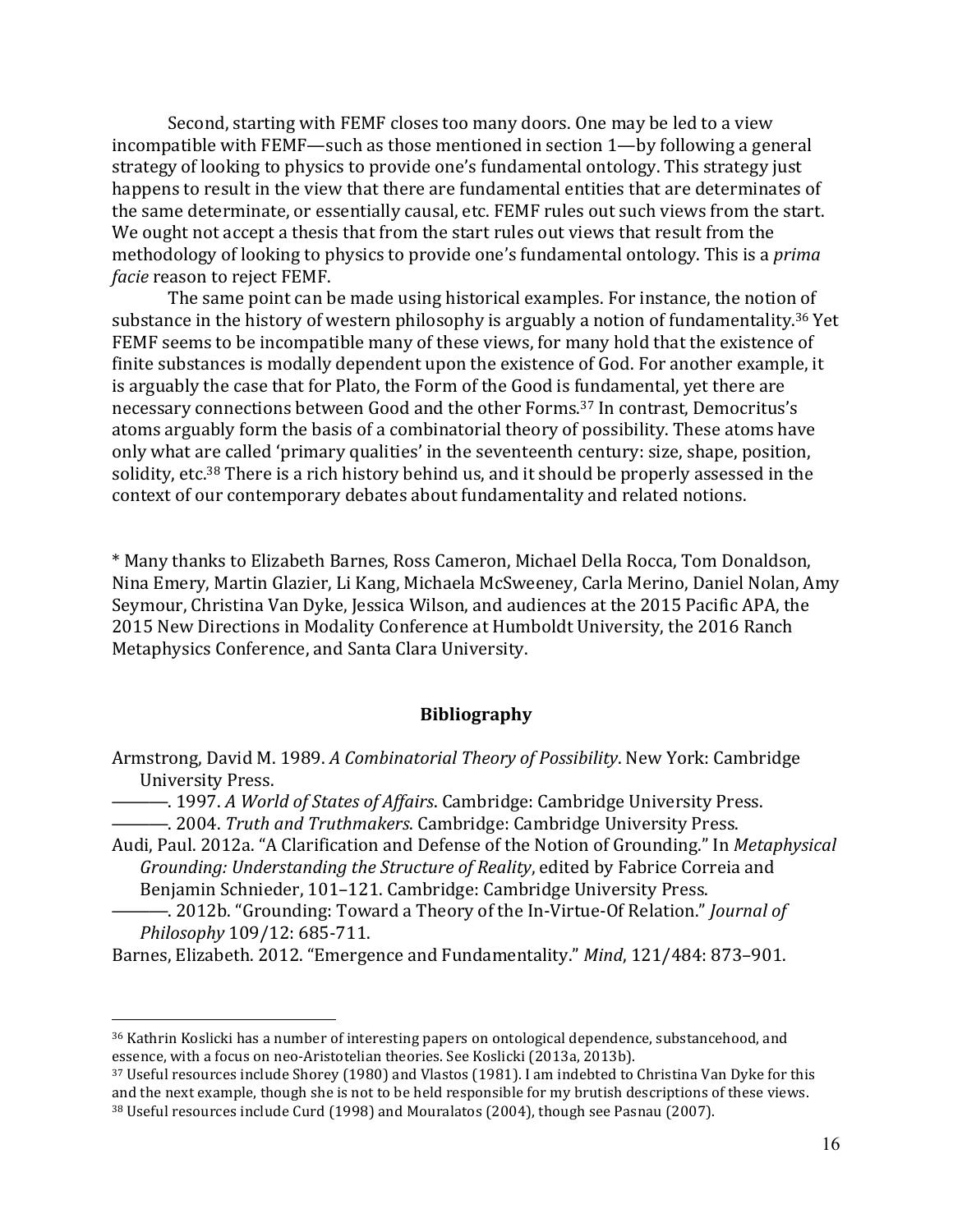-. Forthcoming. "Symmetric Dependence." In *Reality and Its Structures*, edited by Ricki Bliss and Graham Priest. Oxford University Press.

Bennett, Karen. 2011a. "By Our Bootstraps." *Philosophical Perspectives* 25/1: 27–41.

———. 2011b. "Construction Area (No Hard Hat Required)." *Philosophical Studies* 154/1: 79–104.

——. Forthcoming. *Making Things Up*. Oxford University Press.

Bigelow, John. 1988. *The Reality of Numbers: A Physicalist's Philosophy of Numbers*, Oxford: Oxford University Press.

Bird, Alexander. 2007. *Nature's Metaphysics: Laws and Properties*. Oxford: Oxford University Press.

Cameron, Ross. 2008. "Truthmakers and Ontological Commitment: or How to Deal with Complex Objects and Mathematical Ontology without Getting into Trouble." *Philosophical Studies*, 140: 1–18.

——. 2010a. "From Humean Truthmaker Theory to Priority Monism." *Noûs* 44/1: 178– 198.

——. 2010b. "How to Have a Radically Minimal Ontology." *Philosophical Studies*, 151/2: 249–264.

- Clark, Michael J. and David Liggins. 2012. "Recent Work on Grounding." *Analysis* 72: 812– 823.
- Correia, Fabrice. 2010. "Grounding and Truth-Functions." *Logique Et Analyse* 53/211: 251– 279.

Correia, Fabrice and Benjamin Schnieder. 2012. "Grounding: An Opinioned Introduction." In *Metaphysical Grounding: Understanding the Structure of Reality*, edited by Fabrice Correia and Benjamin Schnieder, 1–36. Cambridge: Cambridge University Press.

Dasgupta, Shamik. 2009. "Individuals: An Essay in Revisionary Metaphysics." *Philosophical Studies* 145/1: 35–67.

deRosset, Louis. 2009. "Production and Necessity." *Philosophical Review* 118/2:153-181.

———. 2010. "Getting Priority Straight." *Philosophical Studies* 149/1: 73–97.

———. 2013. "Grounding Explanations." *Philosophers' Imprint* 13/7: 1–26.

Donaldson, Thomas. Forthcoming. "The (Metaphysical) Foundations of Arithmetic?" *Noûs*.

- Dorr, Cian and Hawthorne, John. 2013. "Naturalness." Oxford Studies in Metaphysics, Volume 8, Bennett, edited by Karen Bennett and Dean Zimmerman, 3-77. Oxford: Oxford University Press.
- Eddon, Maya. 2013. "Fundamental Properties of Fundamental Properties." In Oxford Studies *in Metaphysics, Volume 8*, edited by Karen Bennett and Dean Zimmerman, 78–104. Oxford: Oxford University Press.

Fine, Kit. 1994. "Essence and Modality." *Philosophical Perspectives* 8: 1-16.

——. 1995. "Ontological Dependence." *Proceedings of the Aristotelian Society* 95: 269– 290.

——. 2001. "The Question of Realism." *Philosophers' Imprint* 1/1: 1-30.

———. 2012. "Guide to Ground." In *Metaphysical Grounding: Understanding the Structure of Reality*, edited by Fabrice Correia and Benjamin Schnieder, 37–80. Cambridge: Cambridge University Press.

Fox, John F. 1987. "Truthmaker." *Australasian Journal of Philosophy* 65/2: 188–207.

Ismael, Jenann. and Schaffer, Jonathan. Forthcoming. "Quantum Holism: Nonseparability as Common Ground." *Synthese*.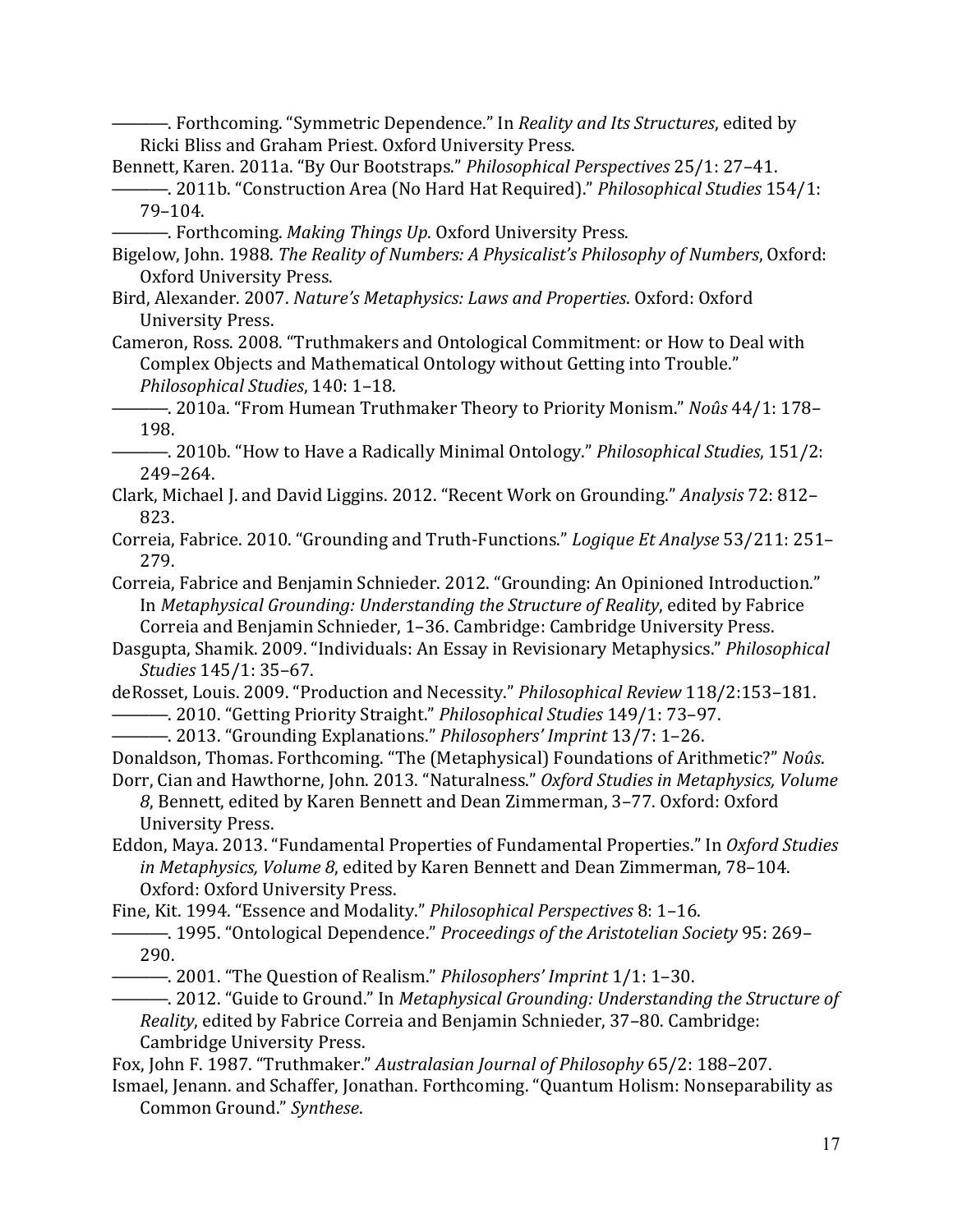Jenkins, Carrie. 2011. "Is Metaphysical Dependence Irreflexive?" The Monist 94/2: 267-276. Jubien, Michael. 2009. *Possibility*. Oxford: Oxford University Press.

Kleinschmidt, Shieva. 2015. "Fundamentality and Time-Travel." Thought 4/1: 46-51. Kment, Boris. 2014. *Modality and Explanatory Reasoning*. Oxford: Oxford University Press.

Koslicki, Kathrin. 2013a. "Ontological Dependence: An Opinionated Survey." In Varieties of *Dependence: Ontological Dependence, Grounding, Supervenience, Response-Dependence*, edited by Benjamin Schnieder, Miguel Hoeltje, and Alex Steinberg, 31-64. München: *Philosophia Verlag*.

—. 2013b. "Substance, Independence, and Unity." In *Aristotle on Method and Metaphysics*, edited by Edward Feser, 169–195. Basingstoke, UK: Palgrave/MacMillan.

Lewis, David. 1983. "New Work for a Theory of Universals." Australasian Journal of *Philosophy* 61/4: 343–377.

——. 1986a. On the Plurality of Worlds. Oxford: Blackwell Publishing.

**——**. 1986b. *Philosophical Papers, Volume II*. Oxford: Oxford University Press.

Litland, Jon E. 2013. "On Some Counterexamples to the Transitivity of Grounding." *Essays in Philosophy* 14/1: 19–32.

Lowe, E.J. 2006. *The Four-Category Ontology: A Metaphysical Foundation for Natural Science.* Oxford: Oxford University Press.

Lowe, E.J. 2009. "An Essentialist Approach to Truth-Making." In Truth and Truth-Making, edited by E.J. Lowe and A. Rami, 201-216. Stocksfield: Acumen.

Mulligan, Kevin, Peter Simons, and Barry Smith. 1984. "Truth-makers." *Philosophy and Phenomenological Research* 44: 287–321.

Pasnau, Robert. 2007. "Democritus and Secondary Qualities." *Archiv für Geschichte der Philosophie* 89/2: 99–121.

Paul, L.A. 2012. "Building the World From Its Fundamental Constituents." *Philosophical Studies* 158/2: 221–256.

----------------. Forthcoming. "Mereological Bundle Theory." In *Handbook of Mereology*, edited by H. Burkhardt, J. Seibt, and G. Imaguire. *Philosophia Verlag*.

Quine, W.V. 1970. *The Web of Belief*. New York: Random House.

Robinson, Denis. 1993. "Epiphenomenalism, Laws and Properties." *Philosophical Studies* 69: 1–34.

Raven, Michael. 2013. "Is Ground a Strict Partial Order?" *American Philosophical Quarterly* 50/2: 193–201.

Rodríguez-Pereyra, Gonzalo. 2006a. "Truthmakers." *Philosophy Compass*, 1/2: 186-200.  $-$ . 2006b. "Truthmaking, Entailment, and the Conjunction Thesis." *Mind* 115: 957–

982.

 $-$ . 2015. "Grounding is not a Strict Order." *Journal of the American Philosophical Association* 1/3: 517–534.

- Rosen, Gideon. 2010. "Metaphysical Dependence: Grounding and Reduction." In *Modality: Metaphysics, Logic, and Epistemology, edited by Bob Hale and Aviv Hoffmann, 109-135.* Oxford: Oxford University Press.
- Schaffer, Jonathan. 2003. "The Problem of Free Mass: Must Properties Cluster?" *Philosophy and Phenomenological Research* 66/1: 125–138.

———. 2008. "Truthmaker Commitments." *Philosophical Studies* 141/1: 7–19.

- 2010a. "The Internal Relatedness of All Things." *Mind* 119/474: 341-36.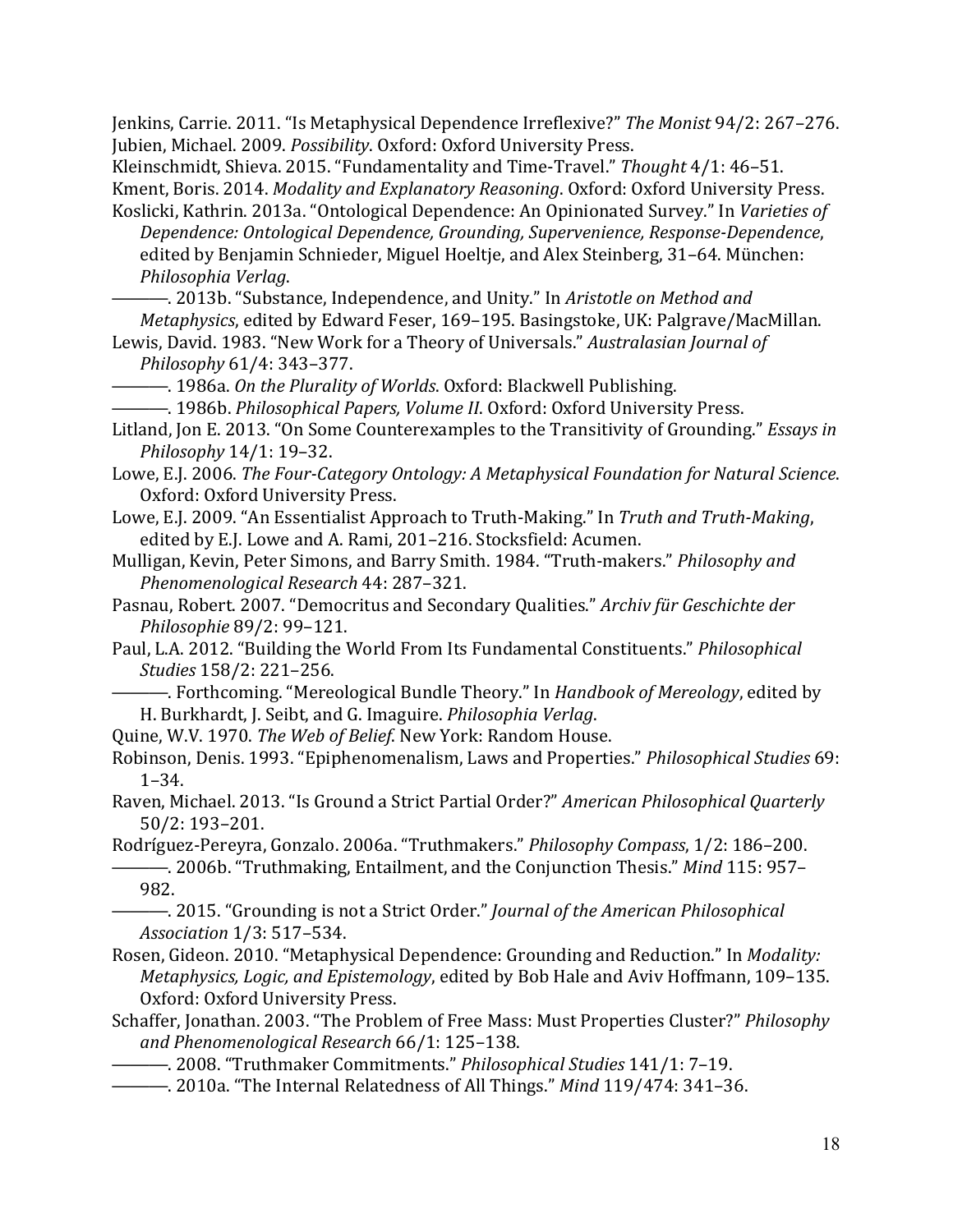-. 2010b. "The Least Discerning and Most Promiscuous Truthmaker." *Philosophica Quarterly* 69/239: 307–324.

——. 2010c. "Monism: The Priority of the Whole." *Philosophical Review* 119/1: 31–76. **-**———. 2012. "Grounding, Transitivity, and Contrastivity." In *Metaphysical Grounding: Understanding the Structure of Reality*, edited by Fabrice Correia and Benjamin

Schnieder, 122–138. Cambridge: Cambridge University Press.

Schnieder, Benjamin. 2006. "Truth-making without Truth-makers." Synthese 152/1: 21-46.

Shoemaker, Sydney. 1980. "Causality and Properties." In Time and Cause, edited by Peter van Inwagen, 228–254. Dordrecht: D. Reidel.

Shorey, Paul. 1980. "Idea of Good in Plato's *Republic."* Selected Papers, Volume II, 28-79. New York: Garland.

Sider, Theodore. 2011. *Writing the Book of the World*. Oxford: Oxford University Press.

Skiles, Alexander. 2015. "Against Grounding Necessitarianism." *Erkenntnis* 80/4: 717–751. Trogdon, Kelly. 2013a. "An Introduction to Grounding." In *Varieties of Dependence:* 

*Ontological Dependence, Grounding, Supervenience, Response-Dependence*, edited by Benjamin Schnieder, Miguel Hoeltje, and Alex Steinberg, 97-122. München: *Philosophia Verlag*.

——. 2013b. "Grounding: Necessary or Contingent?" *Pacific Philosophical Quarterly* 94/4: 465–485.

Vetter, Barbara. 2011. "Recent Work: Modality Without Possible Worlds." *Analysis*, 71/4: 742–754.

 $-$ . 2015. *Potentiality: From Dispositions to Modality*. Oxford: Oxford University Press.

Vlastos, Gregory. 1981. "Degrees of Reality in Plato." *Platonic Studies*, 2<sup>nd</sup> Edition, 58-75. Princeton: Princeton University Press.

Wang, Jennifer. 2013. "From Combinatorialism to Primitivism." *Australasian Journal of Philosophy* 91/3: 535–554.

Weatherson, Brian. 2006. "The Asymmetric Magnets Problem." *Philosophical Perspectives* 20: 479–492.

—. 2013. "The Role of Naturalness in Lewis's Theory of Meaning." *Journal for the History of Analytical Philosophy*, 1/10: 1–19.

-. 2014. "David Lewis." In *The Stanford Encyclopedia of Philosophy (Winter 2014 Edition*), edited by E. Zalta. URL =

<http://plato.stanford.edu/archives/win2014/entries/david-lewis/>.

Wilson, Jessica. 2010. "What is Hume's Dictum, and Why Believe It?" *Philosophy and Phenomenological Research* 80/3: 595–637.

———. 2012. "Fundamental Determinables." *Philosophers' Imprint* 12/4: 1–17.

———. 2014a. "Hume's Dictum and the Asymmetry of Counterfactual Dependence." In *Chance and Temporal Asymmetry*, edited by Alastair Wilson, 258–279. Oxford: Oxford University Press.

——. 2014b. "No Work for a Theory of Grounding." *Inquiry* 57/5-6: 535–579.

———. 2015. "Hume's Dictum and Metaphysical Modality: Lewis's Combinatorialism." In *A Companion to David Lewis*, edited by Barry Loewer and Jonathan Schaffer, 138–158. Wiley-Blackwell.

Wittgenstein, Ludwig. 1921/1961. *Tractatus Logico-Philosophicus*, translated by D.F. Pears and B.F. McGuinness. New York: Humanities Press.